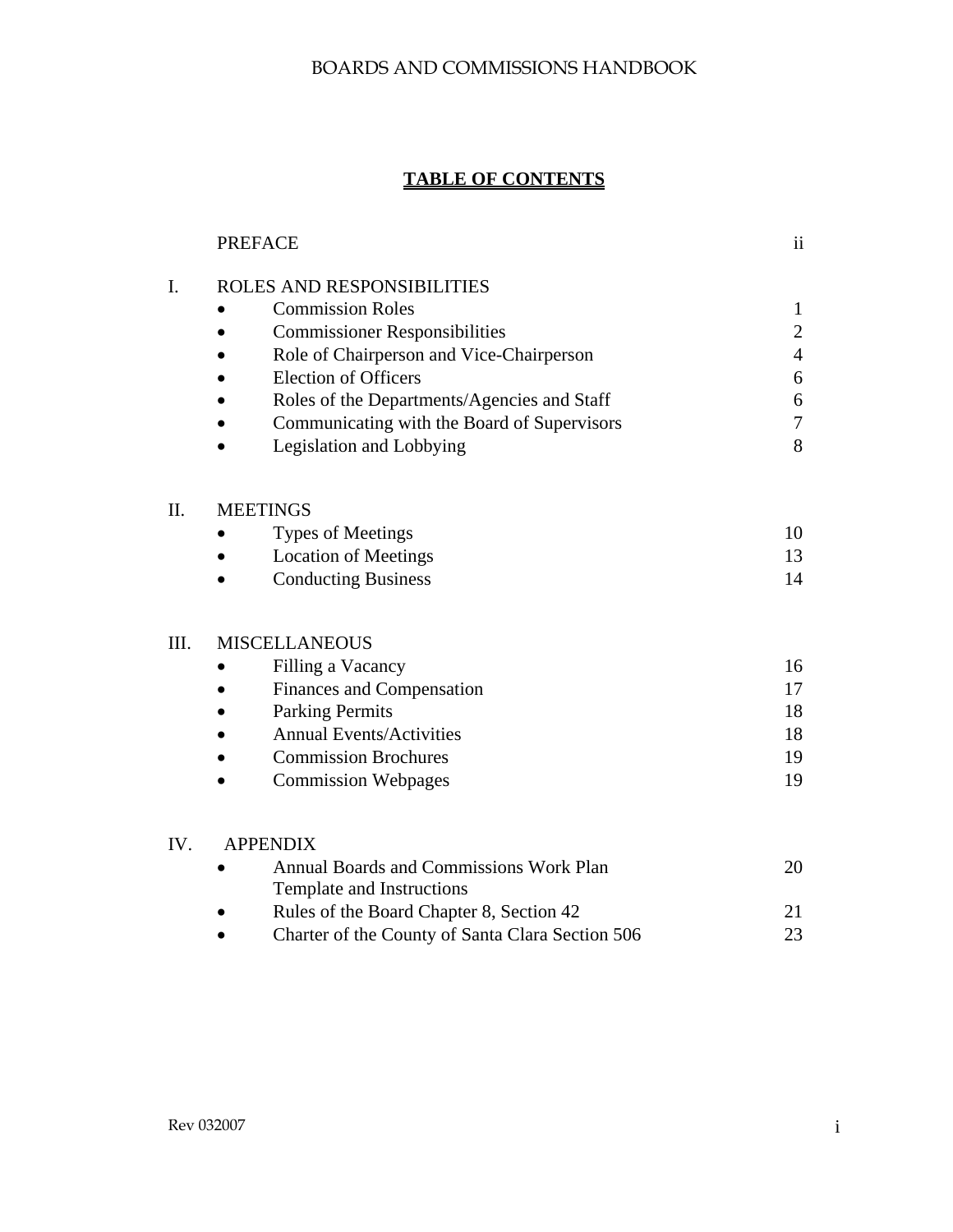This Handbook is intended to provide useful information to commissioners, who serve as appointed representatives of the County of Santa Clara and supported by the Office of the Clerk of the Board of Supervisors (Clerk). As volunteers to the County and as representatives of the public, commissioners are often in need of information on the "how to's" including County business processes, their role as commissioners, legal parameters and protocols.

#### **PREFACE**

I'm a commissioner!! Now what do I do?

Welcome to the exciting world of county boards, councils and commissions (Commissions). The following handbook will tell you what your responsibilities and obligations are as a commissioner, how to advise the Board of Supervisors, and best of all, how to get a parking permit.

Take the time to read through this manual so you will understand how business is transacted between the various commissions and the Board of Supervisors. Attend the commission meetings faithfully and become advocates for the community you represent. Your role is valued, important, and appreciated.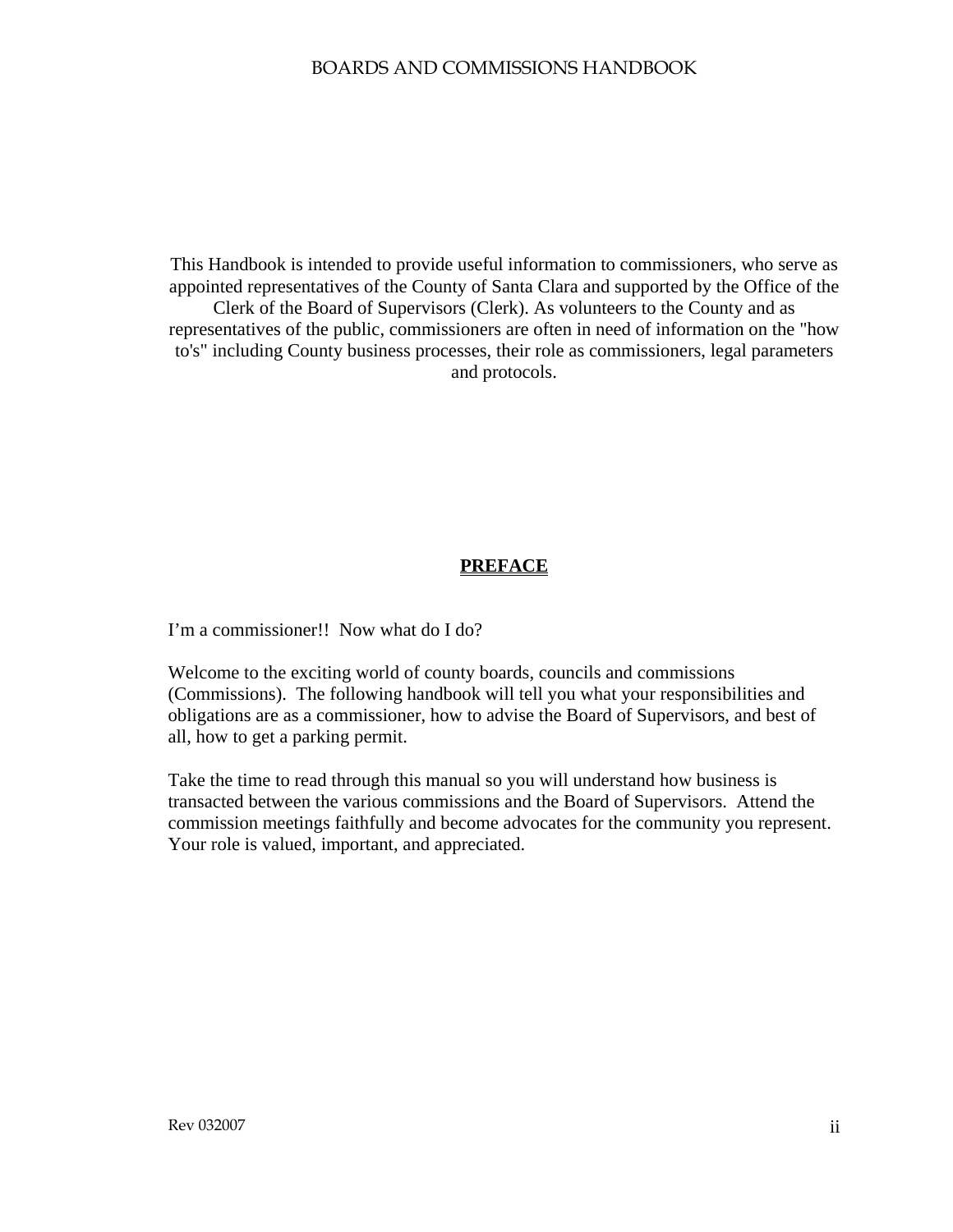# **I. ROLES AND RESPONSIBILITES**

### **COMMISSION ROLES**

#### What is the role of the Commissions?

Commissions serve a vital role in County government by gathering and analyzing public input and recommending options to the Board of Supervisors. The guiding principle of any commission recommendation to the Board of Supervisors is that of addressing the **overall public benefit**. Some commissions are authorized by the Board of Supervisors to take independent action (i.e. Planning Commission, Personnel Board, Assessment Appeals Board, etc.).

Commissions do not make policy decisions, manage or direct programs, commit County resources, or take an official position that has not been approved by the Board of Supervisors.

#### How are Commissions legally established?

Section 506 of the County Charter states that the Board of Supervisors may create, by ordinance, such advisory boards or commissions as in its judgment are required. In addition, some commissions may be mandated by Federal or State statute. *(See Appendix "Rules of the Board Chapter 8, Section 42")*

What is the reporting relationship between Commissions and the Board of Supervisors? *(See also "Role of Chairperson and Vice-Chairperson" and "Communicating with the Board of Supervisors")* 

There is both a formal and informal reporting relationship with the Board of Supervisors.

The formal process is through the forwarding of a transmittal from the commission to the Board of Supervisors which provides a recommendation to the Board on a formal action taken by the commission as-a-whole. These recommendations are the result of a majority vote of the commission.

The formal process may also be through a memorandum to the Board of Supervisors provided as "information only", as the result of the vote of a quorum of the commission membership. Protocol suggests that commission members work through the commission Chairperson when commission business needs to be conveyed to the Board either as-awhole or to an individual Board member.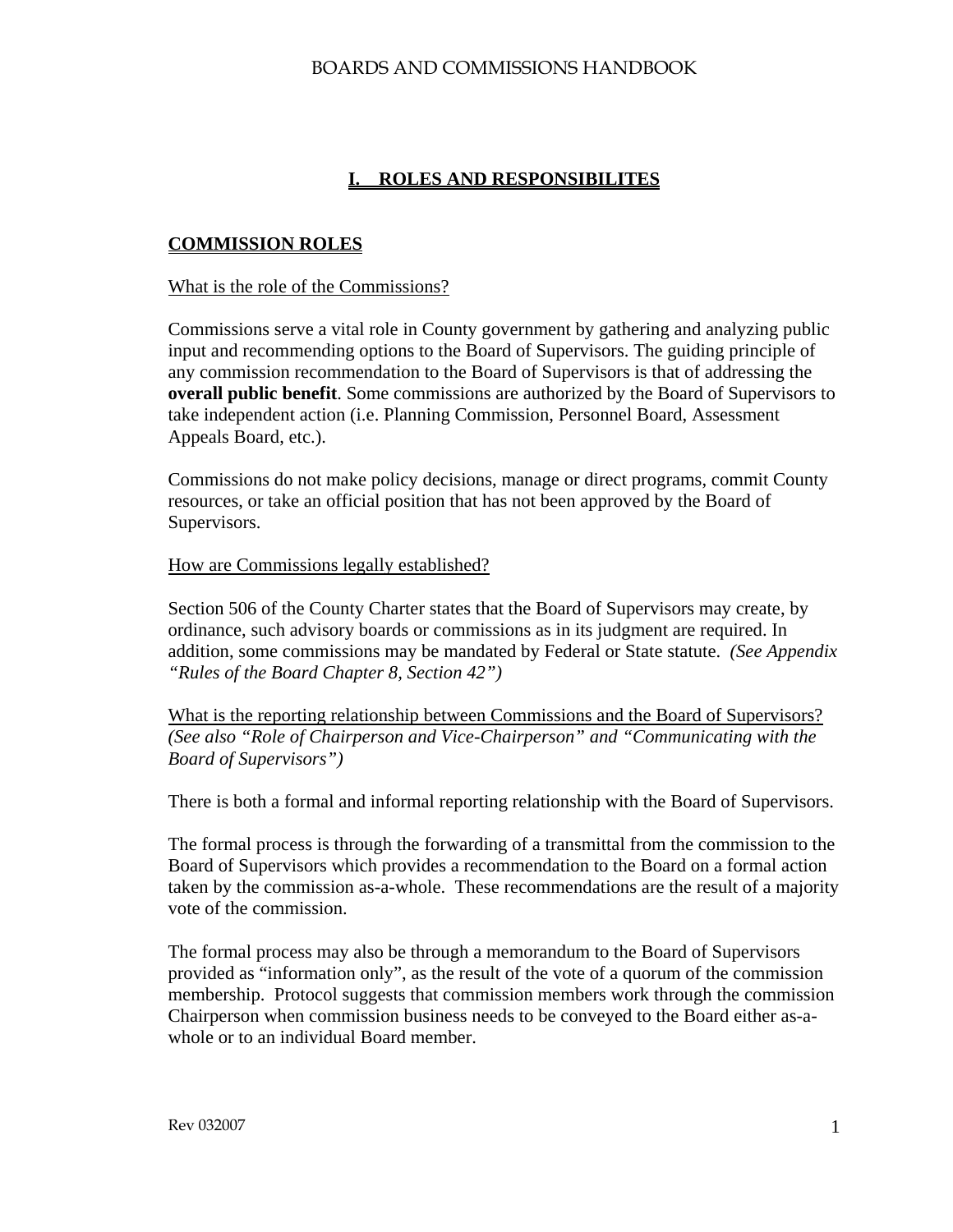The informal process occurs when individual commissioners desire to make their opinion known to the Supervisor who appointed them. Each member of the Board of Supervisors has a Policy Aide assigned to work with commissions and this is most often the person with whom to speak. This person often attends commission meetings and will keep the Board member informed on commission business. The Board of Supervisors is always interested in facilitating the work of your commission and will welcome any suggestions you have.

Commissioners are encouraged to become acquainted with the Policy Aide. Board members value the information that alerts them to upcoming issues and concerns because the sooner they know of an issue, the more capably they will be able to deal with it when it occurs.

A commission represents the Board of Supervisors, and may not take an official position which has not been approved by the Board of Supervisors. (*See also "Legislation and Lobbying")* 

### **COMMISSIONER RESPONSIBILITES**

#### What are the qualifications to serve on a commission?

The Board of Supervisors looks for committed, honest County residents free from motives of personal gain, willing to serve in the interest of the public, with high moral and ethical character. Members must have a genuine interest in the work of the commission. A fair and open mind is important to objectively analyze issues and make meaningful recommendations to the Board of Supervisors.

#### What is the role and responsibility of a commissioner?

Commissioners are responsible for reviewing meeting materials in advance, attending meetings on time, notifying the Deputy Clerk and their Chairperson if they cannot attend a meeting, and volunteering for sub-committees. Commissioners are expected to have knowledge about the County goals and the goals and priorities of the Board of Supervisors. **The role of the commissioner is to represent the public**.

In order to be an effective commissioner, you will be required to attend a **mandatory** orientation session scheduled by the Clerk's Office, to learn County procedures, receive a commissioner handbook, and to take an oath of office.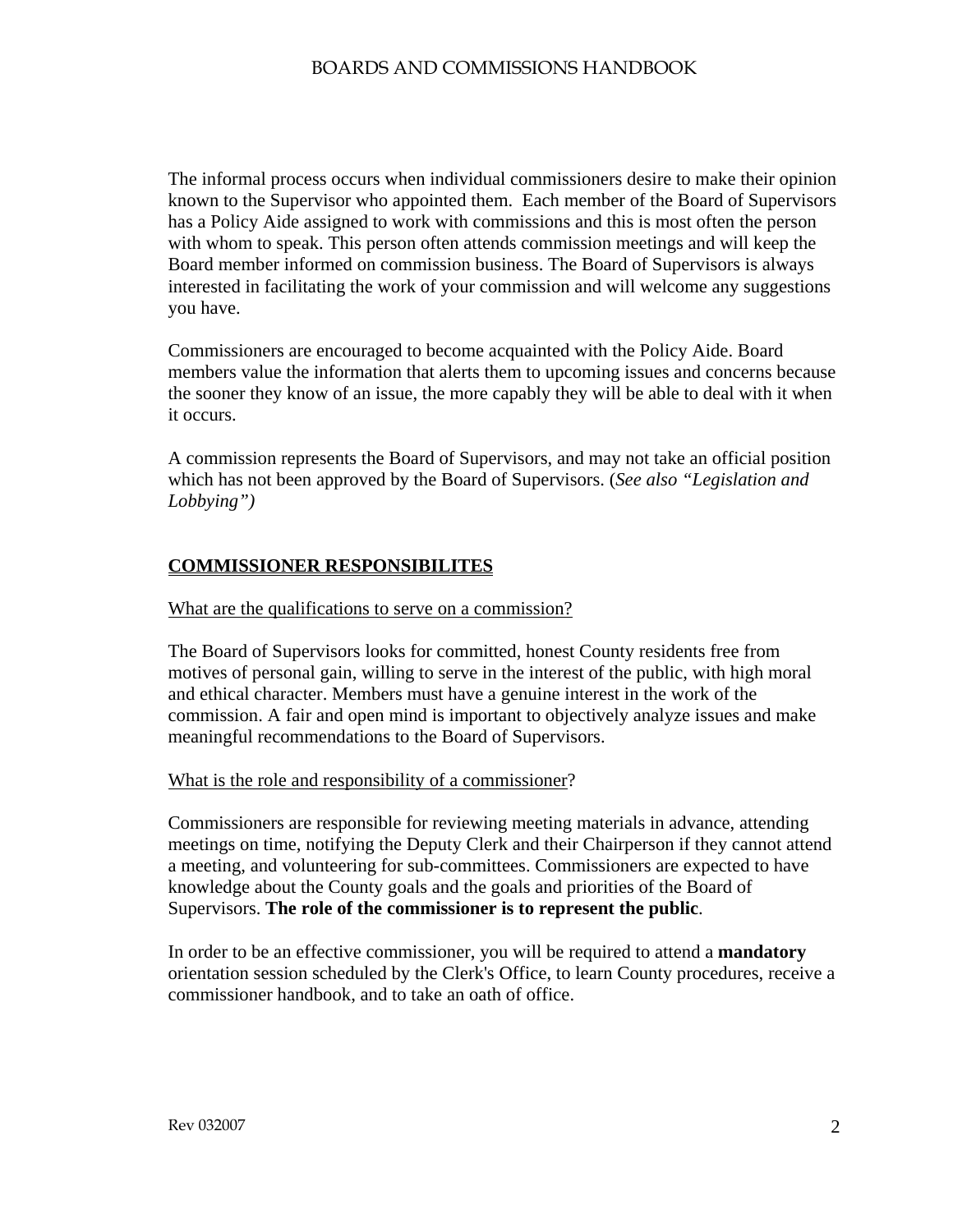#### What is the time commitment to serve on a commission?

Some commissions require more time than others. In general, commissions meet approximately two hours per month. In addition, commissioners may participate in meetings of commission sub-committees, for which time commitments vary. Commissioner time commitments include preparation for the meeting, meeting attendance, mandatory participation in a new commissioner orientation session, ethics training as determined by law, and possible attendance at some Board of Supervisors' meetings and Board of Supervisors' committee meetings.

#### What is the commission member's responsibility during the meeting?

Commission members should be conversant about the issue being heard, be aware of the proposal under consideration, come with an open and inquiring mind, and be considerate of the speakers. They should be prepared to ask questions of speakers and provide input when necessary.

### May a commissioner take a public position on an issue when the commission has not voted to do so?

If you clearly state that your position is purely as a **private citizen** and not as a representative of the commission you may do so, however, you may not use County letterhead. If your title is used for information purposes, you must include a disclaimer that you do not speak for the County of Santa Clara or the commission of which you are a member.

### What is a Statement of Economic Interests (Form 700)?

The Political Reform Act (Gov. Code sections 81000-91015) requires most state and local government officials and employees to publicly disclose their personal assets and income. They also must disqualify themselves from participating in decisions which may affect their personal economic interests. The Fair Political Practices Commission (FPPC) is the state agency responsible for issuing Statements of Economic Interests (Form 700) and for interpreting the law's provisions.

#### What is the process for filing a Statement of Economic Interests (Form 700)?

Not all commission members are required to file a Statement of Economic Interests. Commissioners required to file a Statement of Economic Interests must file with the Clerk of the Board of Supervisors, 70 West Hedding Street, East Wing, 10th Floor,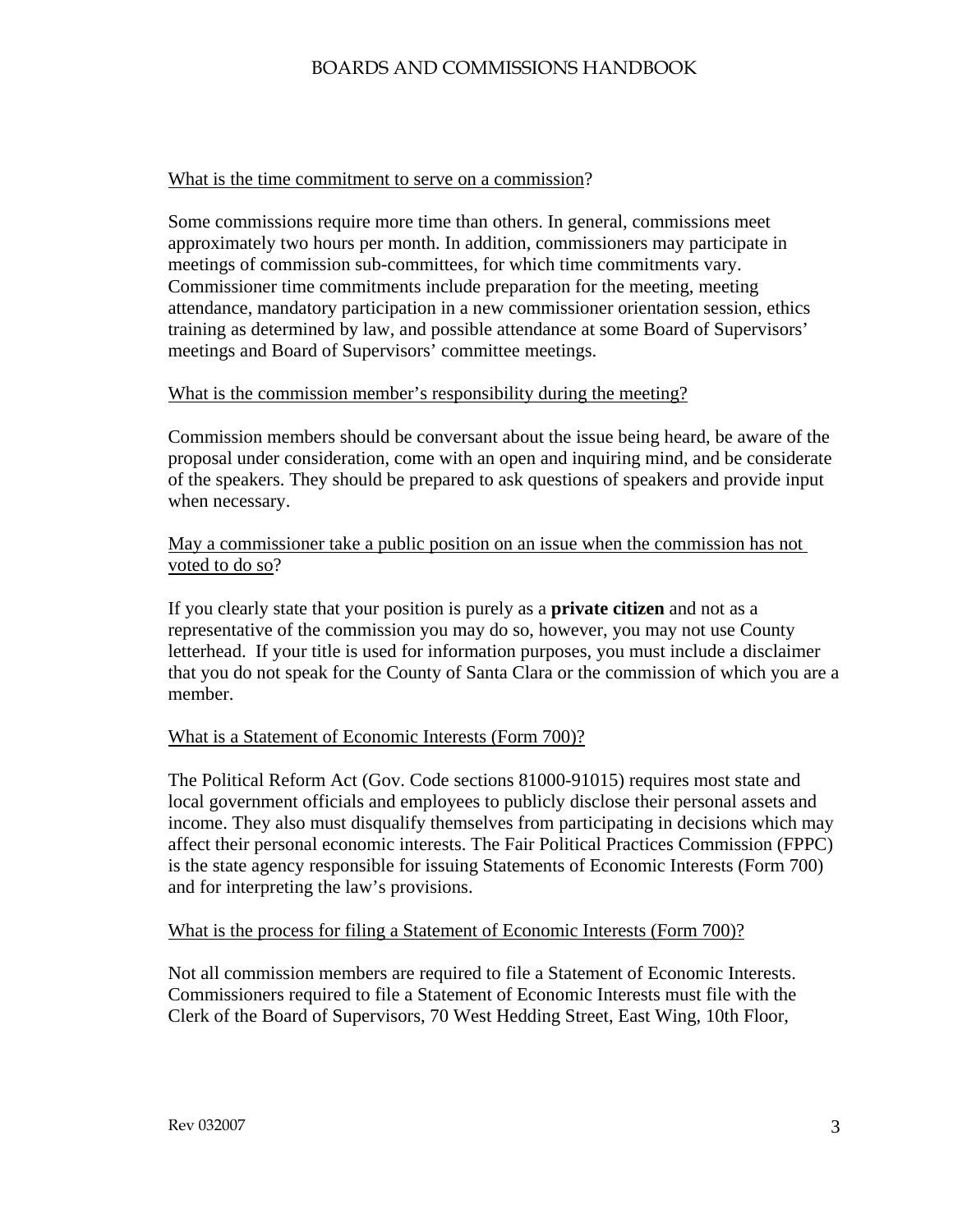within 30 days of assuming office, annually thereafter and within 30 days of leaving office. *(See Fair Political Practices Commission website [http://www.fppc.ca.gov](http://www.fppc.ca.gov/)*). Potential non-financial questions should be referred to County Counsel.

## What are the attendance requirements and who should I call if I am unable to attend a meeting or workshop?

Most commissions by ordinance require that a vacancy shall be declared if a member misses three consecutive meetings or workshops. It is required that you call the Deputy Clerk of the Board and commission Chairperson if you cannot attend and explain the reason. It is the policy of the Clerk to poll the commission membership by telephone or electronic mail one or two days before the meeting to determine the presence of a quorum for regular business meetings. If the Clerk of the Board's office has information that a quorum will not be present they will, with the consent of the Chairperson, cancel the meeting and notify the membership.

## What is the process for resignation from a commission?

Submit a letter or email of resignation to your appointing Board member and provide copies to the Deputy Clerk and commission Chairperson.

### What orientation is provided for newly-appointed commissioners?

The Board of Supervisors expects that all newly-appointed commissioners attend an orientation session provided by the Office of the Clerk of the Board relating to protocols and procedures.

# **ROLE OF CHAIRPERSON AND VICE-CHAIRPERSON**

### What is the role of the Commission Chairperson and Vice-Chairperson?

The Chairperson shall:

- Work with the Clerk to prepare the meeting agenda
- Make sure that supporting documents for agenda items are provided to the Deputy Clerk to distribute to commission members, staff and other interested persons
- Preside at all meetings
	- o Call the meeting to order at the scheduled time
	- o Verify the presence of a quorum
	- o "Process" all motions (state the motion prior to discussion, restate the motion just prior to the vote, announce the result of the vote)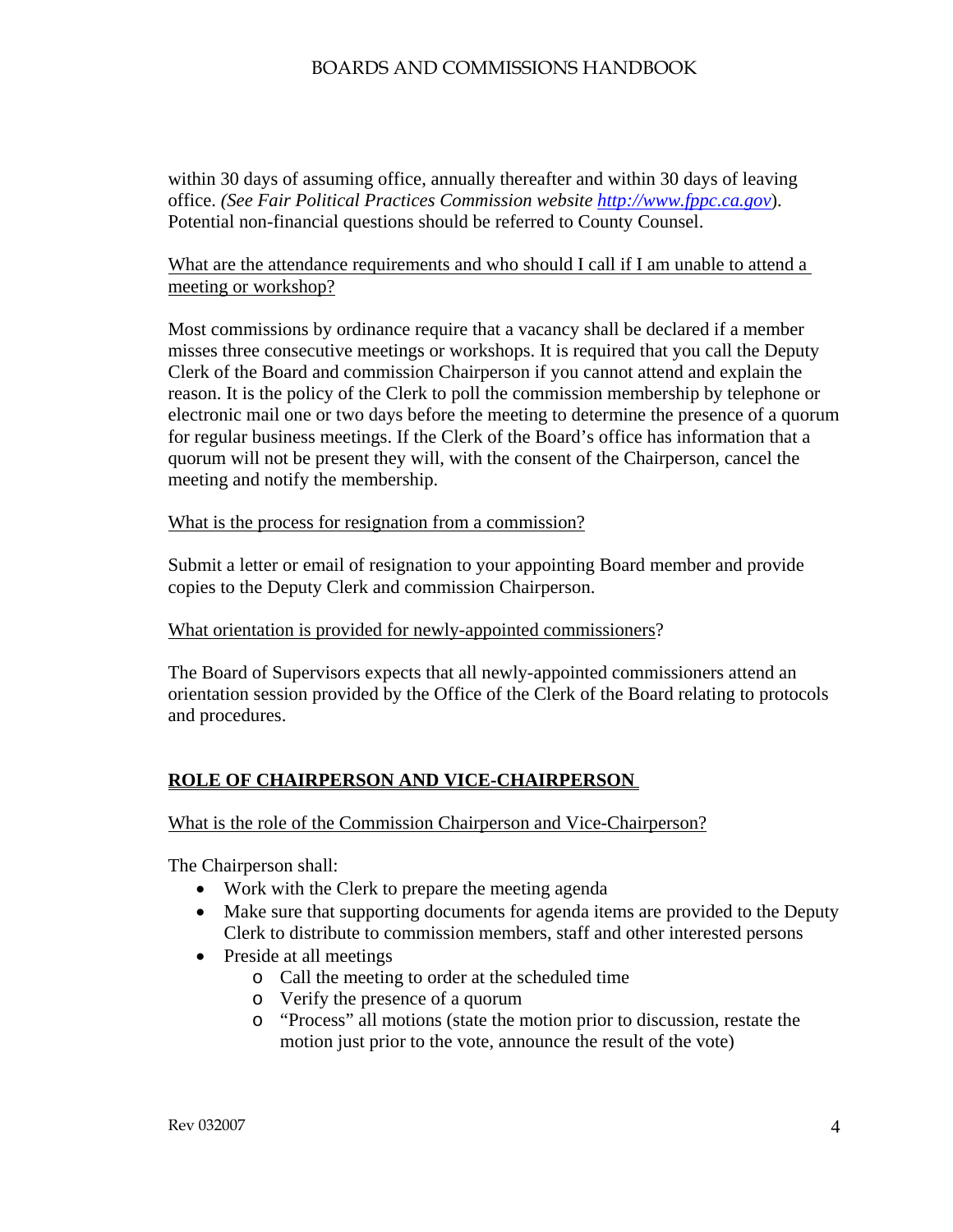- o Facilitate meetings by staying on track and adhering to time constraints
- o Rule on any points of order using Roberts Rules of Order as guidance
- o Conduct the meeting in a fair and equitable manner
- o Maintain neutrality to facilitate debate
- Serve as official representative of the commission or designate another commissioner:
	- o at all BOS and official County meetings in which commission business is on the agenda
	- o as spokesperson for media contact regarding commission business
	- at all other meetings requested by the Board of Supervisors
- Be familiar with the by-laws and conduct the meetings according to the by-laws
- Assign or reassign Commissioners on subcommittees to research and gather information related to Commission topics, draft work plan and sunset reports, and other reports as needed
- Participate in setting public forums in conjunction with the Office of the Clerk of the Board
- Provide feedback to Clerk's Office regarding services provided by County staff
- For issues related to legal or business processes, contact the Office of the Clerk of the Board or the appropriate Board committee representative. For issues related to personal conflicts among commissioners, discussion should take place outside of the meeting
- Work cooperatively with the departments that provide subject matter expertise to the commission
- Receive notification of Board of Supervisor Committee meetings which relate to business of the commission

The Vice-Chairperson shall:

- In the absence of the Chairperson, assume the role of the Chairperson
- Preside at any meeting where the Chairperson is absent
- Work in partnership with the Chairperson
- Attend new Chairperson orientation/training
- Receive notification of Board of Supervisor Committee meetings which relate to business of the commission

The by-laws of each commission should contain the duties of elected officers of the commission. *(See also "Commission Roles")*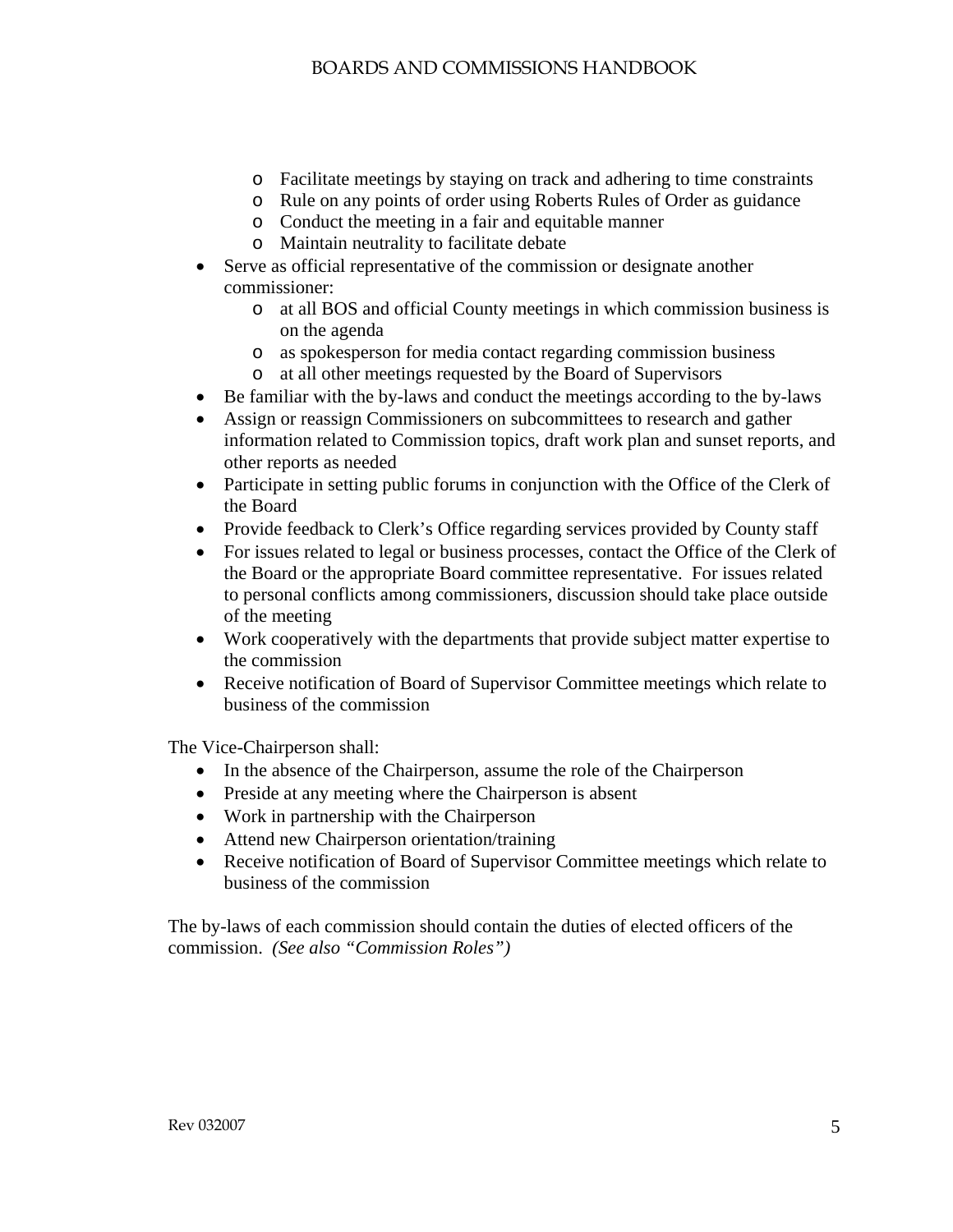# **ELECTION OF OFFICERS**

### Election of Chairperson and Vice-Chairperson

As soon as practicable, following the first day of July of every year, each board and commission shall organize by electing a Chairperson and Vice-Chairperson to serve at the pleasure of such board or commission. *(See Appendix "County Charter Section 506." See also individual commission by-laws.)*

# **ROLES OF THE DEPARTMENTS/AGENCIES AND STAFF**

What are the roles of the Clerk of the Board and staff as relates to the boards and commissions?

Support of boards and commissions is provided by individuals employed in the Office of the Clerk of the Board. These staff are trained and subject matter experts in the business processes and policies which are in place to professionally guide and facilitate the duties and responsibilities of the various boards and commissions. These employees prepare and post agendas, write minutes of regular business meetings, create transmittals to the Board Committee and the Board of Supervisors, and provide administrative support for the meetings and other activities of the commissions, supply information on procedures and protocol, supply parking permits, process financial reimbursement requests, and maintain records. Questions, comments, suggestions, or concerns regarding the Office of the Clerk of the Board should be directed to the Supervising Board Clerk.

### What is our relationship with the supporting departmental staff?

Many commissions look to a particular department and its professional staff for support in considering the issues which come before the commission. The relationship between the commission and the department staff is a strategic partnership with all parties working together. Neither party directs the actions of the other.

Department staff serve as resources for commissions to answer questions, provide options, analyze impacts, clarify County policy, and generally keep commissions current on the progress of the County services. Actions taken by department staff are the responsibility of the County Executive, while the advisory boards and commissions report to the Board of Supervisors.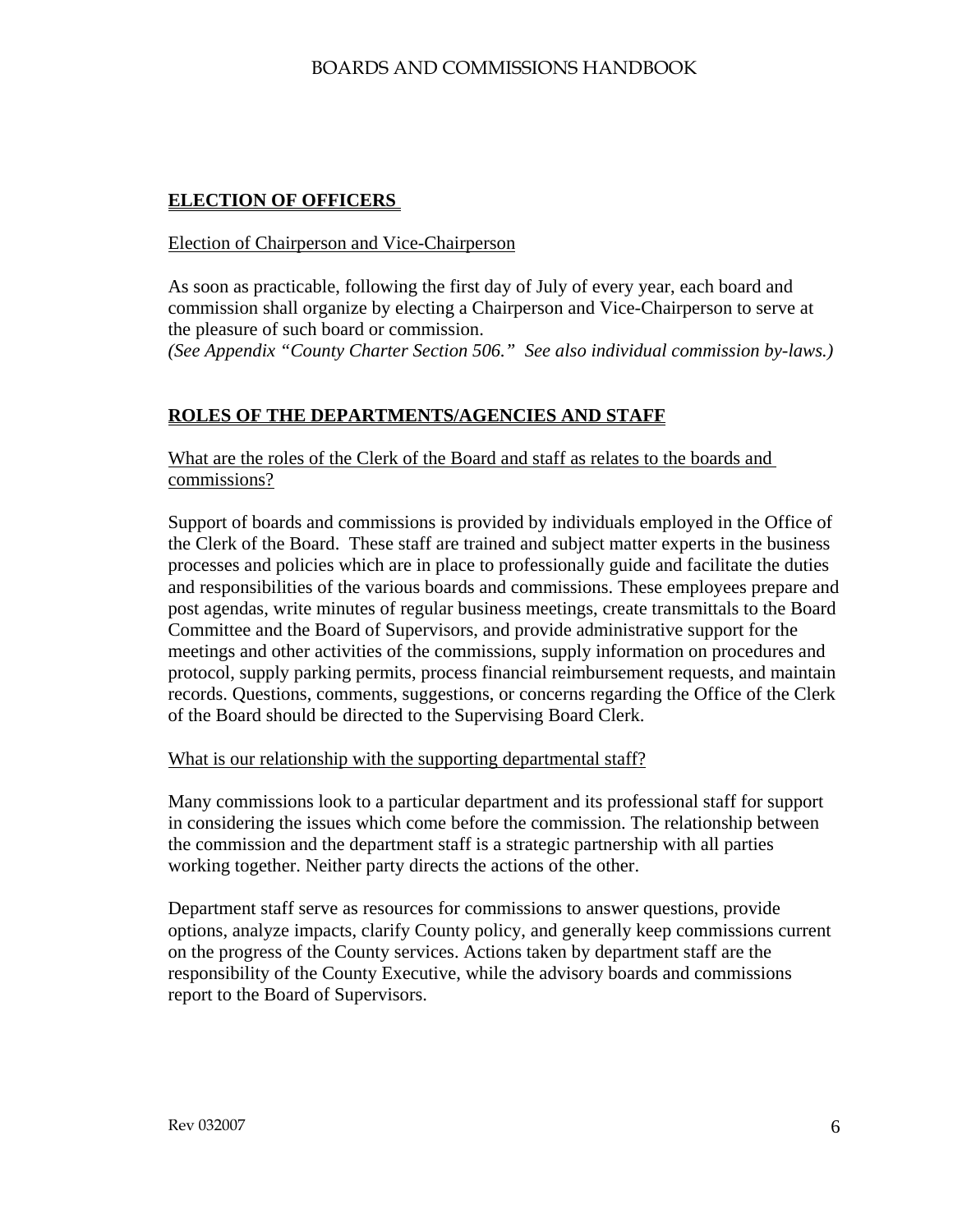As assigned by the County Executive, staff from County agencies and departments will provide information and guidance, as needed, to assist the boards and commissions in the subject area for which the board or commission makes recommendations.

### **COMMUNICATING WITH THE BOARD OF SUPERVISORS**

#### How do we communicate our recommendations to the Board of Supervisors?

Once the commission votes to forward a recommendation to the Board of Supervisors, the Deputy Clerk prepares a transmittal to the appropriate Board Committee. A transmittal is the formal document transmitting a request or recommendation or advising the Board of support or opposition to a particular issue.

All transmittals are reviewed by Clerk of the Board management to ensure that the transmittal best expresses the position taken by the commission. Once the transmittal is prepared, the Deputy Clerk will forward a copy to the commission Chairperson for review and subsequently to the Board Committee. If approved by the Board Committee, the matter is forwarded to the full Board of Supervisors for consideration.

Is there a formal process for communicating the goals and work objectives planned by the commission?

Thee are two methods used to update the Board of Supervisors about the activities of the advisory boards and commissions:

• Annual Work Plans

Commissions are required to prepare annual work plans which include a list of prior year accomplishments. Work plans are updated each Fiscal Year in accordance with a template and instructions provided by the Clerk of the Board (see attachment regarding work plan preparation.) The work plans are to be completed by each commission and approved at a regular commission meeting no later than April 1 of each year. The Clerk's Office will transmit the work plans to the appropriate Board Committee for review in May of each year and to the Board of Supervisors for approval in June.

*(See Appendix "Work plan")*

• Periodic Evaluation of Boards and Commissions Each commission is required to submit a report to the Board of Supervisors every three (3) years outlining its functions, goals, and viability. The purpose of this report is to summarize the issues that the commission has dealt with and the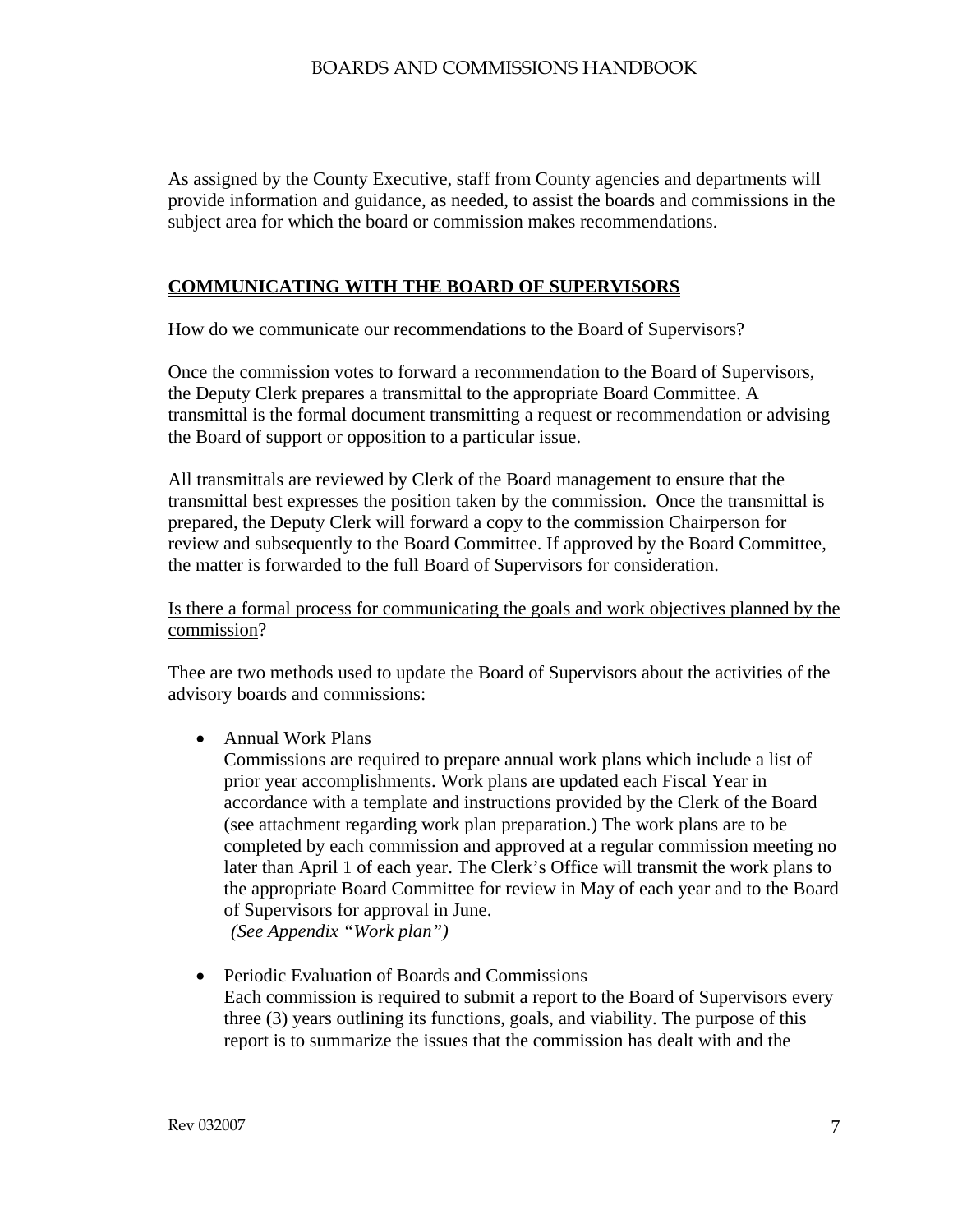continuing need to have a commission to address these issues. If the Board determines that the commission is no longer needed, the commission may be dissolved.

#### Who should write these reports?

It is the commission's responsibility to write its Annual Work Plans and Periodic Evaluation of Boards and Commissions reports. Some commissions assign this task to a committee or a particular member, who will prepare a draft for commission review. Once the content is approved by the commission, the Deputy Clerk or department staff can prepare the final documents. The Deputy Clerks forward the reports to the appropriate Board Committee for review/comments and subsequently forward them to the Board of Supervisors for consideration.

#### How is the commission informed of Board action on a commission recommendation?

A member of the commission should be present at the Board meeting to respond to any questions or concerns the Board may have when the recommendation is considered. Often, the Board will add the item to the consent calendar and approve the recommendation without discussion. The Deputy Clerk will officially inform the commission of the action taken by the Board.

# **LEGISLATION AND LOBBYING**

How can we obtain information on the Board of Supervisors' position on areas of legislation?

To inform staff and commissions of the Board's position on legislative issues that will be supported or opposed by the County, the *County Legislative Policies and Priorities* is compiled annually and distributed by the Office of Intergovernmental Relations.

If the Board of Supervisors has not already taken a position on an issue of interest to us, how can we recommend that they do so?

Commissions are authorized to recommend positions on public policy or legislative issues to the Board of Supervisors and can advocate or take a position on local, state, national, or international public policy or legislative issues if the Board of Supervisors has authorized them to do so. If not already supported/opposed by the Board of Supervisors, the commission must vote to recommend a particular position to the Board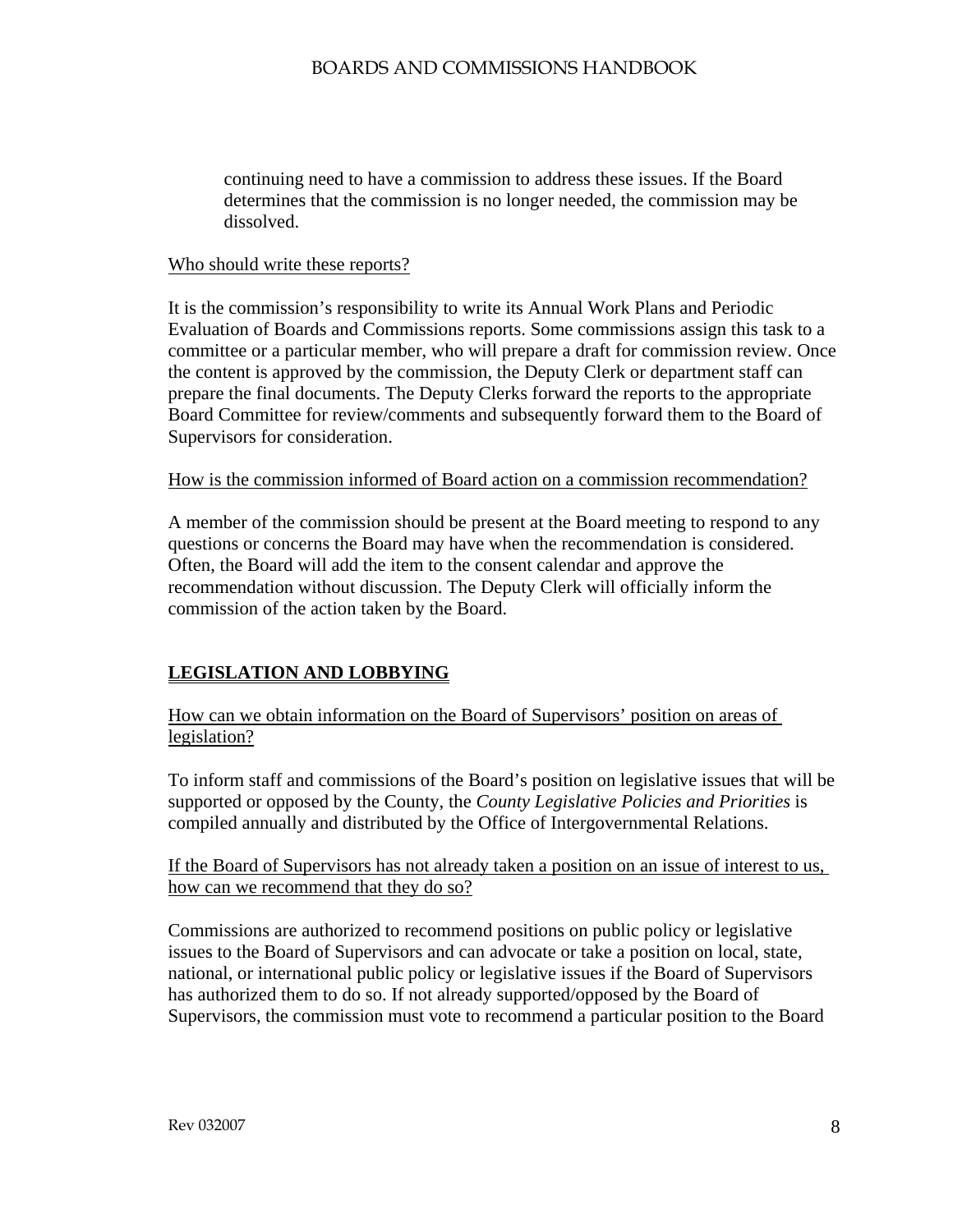of Supervisors. The Deputy Clerk will forward a memorandum to the Legislative Committee and Office of Intergovernmental Relations for review and recommendation to the Board of Supervisors.

When any commission recommends positions on local, state, national, or international public policy or legislative issues, the Legislative Committee of the Board of Supervisors, at its regular meeting, will review the commission's proposed position and determine the appropriateness of the position.

#### How can we know about other legislation that may affect us?

Many times the best information on upcoming legislation is found by contacting professionals in the field. The departmental staff working with your commission will try to keep you informed of legislation which is pertinent. They will update you on legislation which their professional associations are tracking and on which they are receiving legislative alerts.

State or Federal agencies in your area of interest can be good sources for you to write to keep updated on legislation. State legislative information is available online at: http://www.leginfo.ca.govt/index.html.

What do we do if an issue comes up between meetings which critically demands we recommend the Board of Supervisors take a public stance?

Bring the issue to the attention of the Clerk of the Board.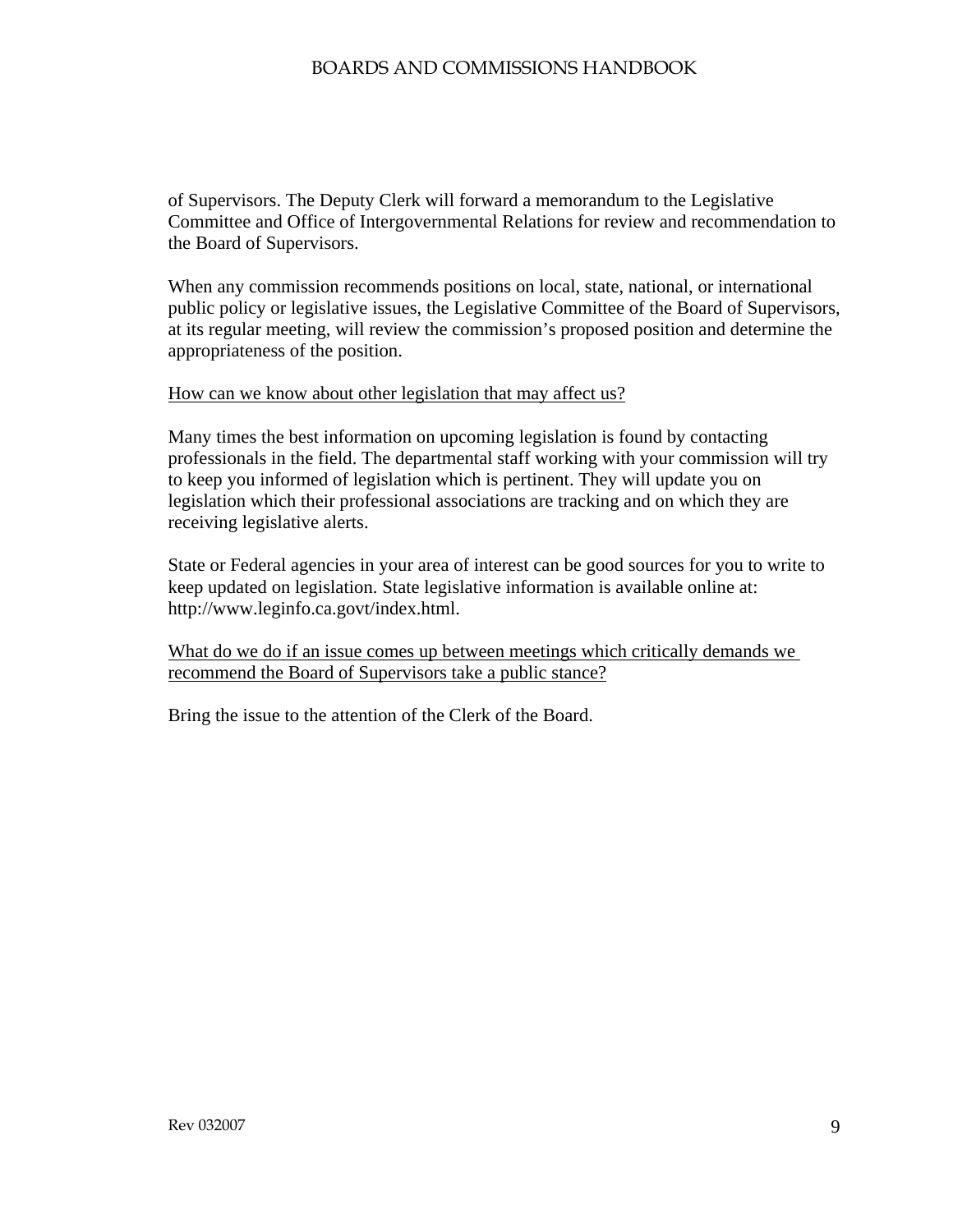# **II. MEETINGS**

### **TYPES OF MEETINGS**

#### What is the process for developing the agenda for a meeting?

The Chairperson works with the Deputy Clerk to coordinate the meeting agenda; however, the method by which the agenda is developed varies according to the procedures of the individual commissions. The Clerk advises the Chairperson of items to be carried forward from prior meetings, as necessary. In addition, some commissions propose items for the next agenda before they close the current meeting. Some develop the agenda through an executive committee or with department staff. Any commission member can request that an item be placed on the agenda, and protocol would indicate that these requests be directed to the Chairperson. The draft agenda and supplemental documents are forwarded to the Deputy Clerk by the Chairperson, or in some cases department staff.

#### When are agenda items and documents due to the Deputy Clerk?

The Chairperson is responsible to assure that all agenda items and supplemental documents are submitted to the Deputy Clerk a minimum of nine (9) days before the meeting. Agenda items and supporting documents which do not meet this timeline may be placed on the agenda for the following meeting.

#### How soon can we expect to have the agenda and the minutes sent to us?

The Deputy Clerk prepares and distributes final agendas and minutes seven (7) days prior to the upcoming meeting.

#### What is the Brown Act and how does it affect the agenda?

The law which guarantees the public's right to attend and participate in commission meetings is the Ralph M. Brown Act. The purpose of the Brown Act is to facilitate public participation in local government decisions and to curb misuse of the democratic process by secret legislation by public bodies. Commissions exist to aid in the conduct of the people's business, and the meetings must be open to the public.

The agenda must be posted in an area that is accessible to the public at least 72 hours before the meeting and must include all items which will be discussed or acted upon by the commission. The commission cannot take action on any item not included on the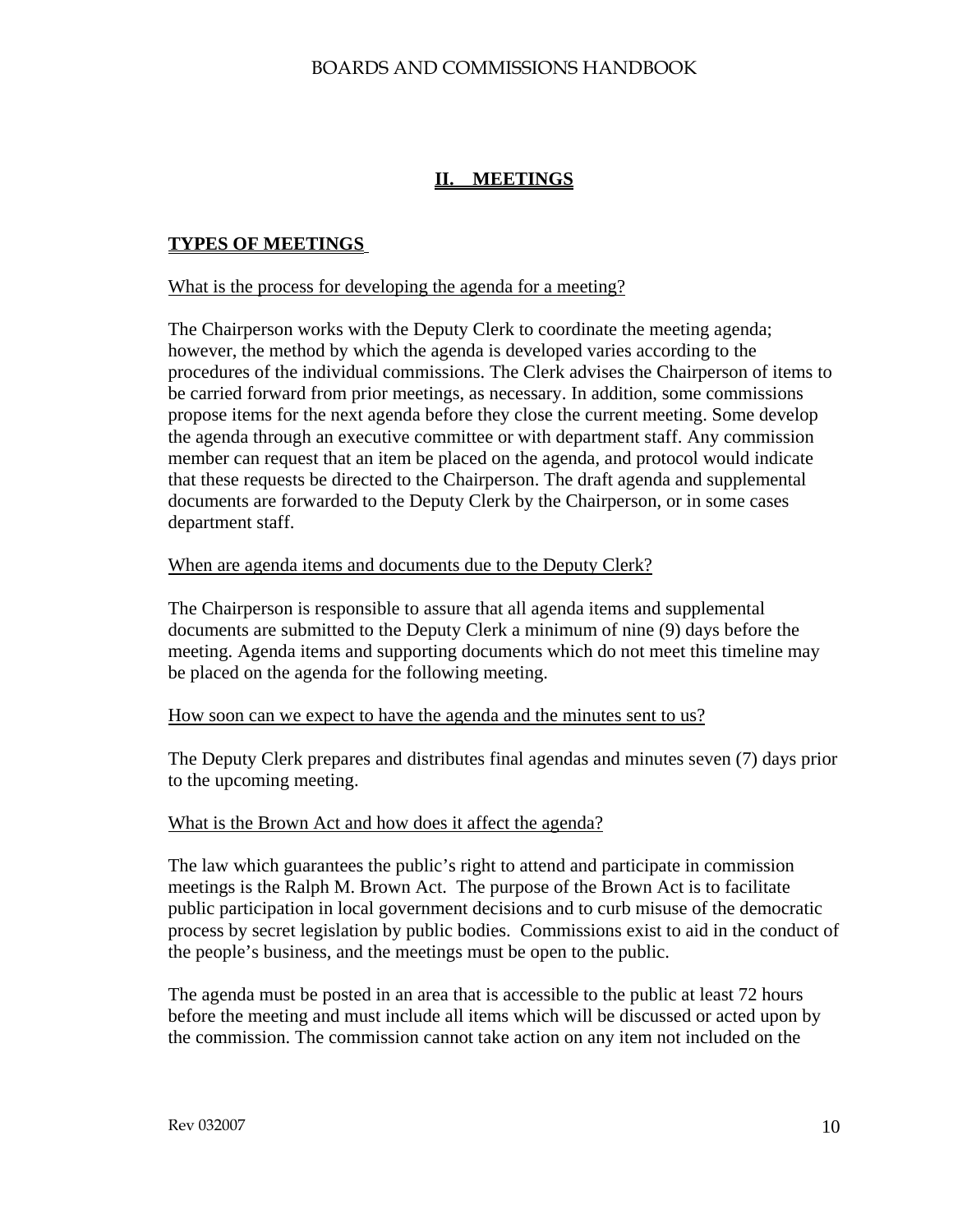agenda, and the agenda must include time for any member of the public to address the commission on any item not on the agenda which is within the subject matter jurisdiction of the commission. The agendas will include a statement that such items cannot be acted upon or discussed in depth unless they are included on a subsequent agenda for consideration and possible action**.**

#### What are the different types of meetings?

There are several types of meetings: Regular Meetings, Workshops/Planning Retreats/Public Forums, Committee Meetings, Emergency Meetings, Closed Sessions, and Special Meetings. These meetings are subject to Brown Act requirements, and the public may attend all meetings other than Closed Sessions. These meetings require posting of an agenda.

**Regular Meetings:** Commissions hold regular meetings to conduct business and take actions such as voting to forward recommendations to the Board of Supervisors. A quorum must be present for regular meetings, and the Deputy Clerk attends the meetings and takes minutes.

### How is a quorum determined?

Pursuant to the Charter of the County of Santa Clara, Section 506, a majority of the members of a board or commission shall constitute a quorum for the transaction of business and no act of a board or commission shall be valid unless at least a majority of the entire membership concurs therein. A quorum is a majority of the full number of commission positions, including vacancies. This can only be changed by changing the County Charter, which would require a vote of the people.

#### What happens if there is no quorum?

If a commission fails to achieve a quorum 30 minutes after the scheduled start time of a regular commission meeting, the Deputy Clerk is authorized to leave, and the commission members present may discuss the agenda items in a workshop session during which no action can be taken. No minutes are taken.

#### What can a commission do if it has consistent problems obtaining a quorum?

The Clerk of the Board provides a monthly list of commissioner absences to the members of the Board of Supervisors for their review. If a commission experiences consistent problems in obtaining a quorum, the commission should first determine the cause of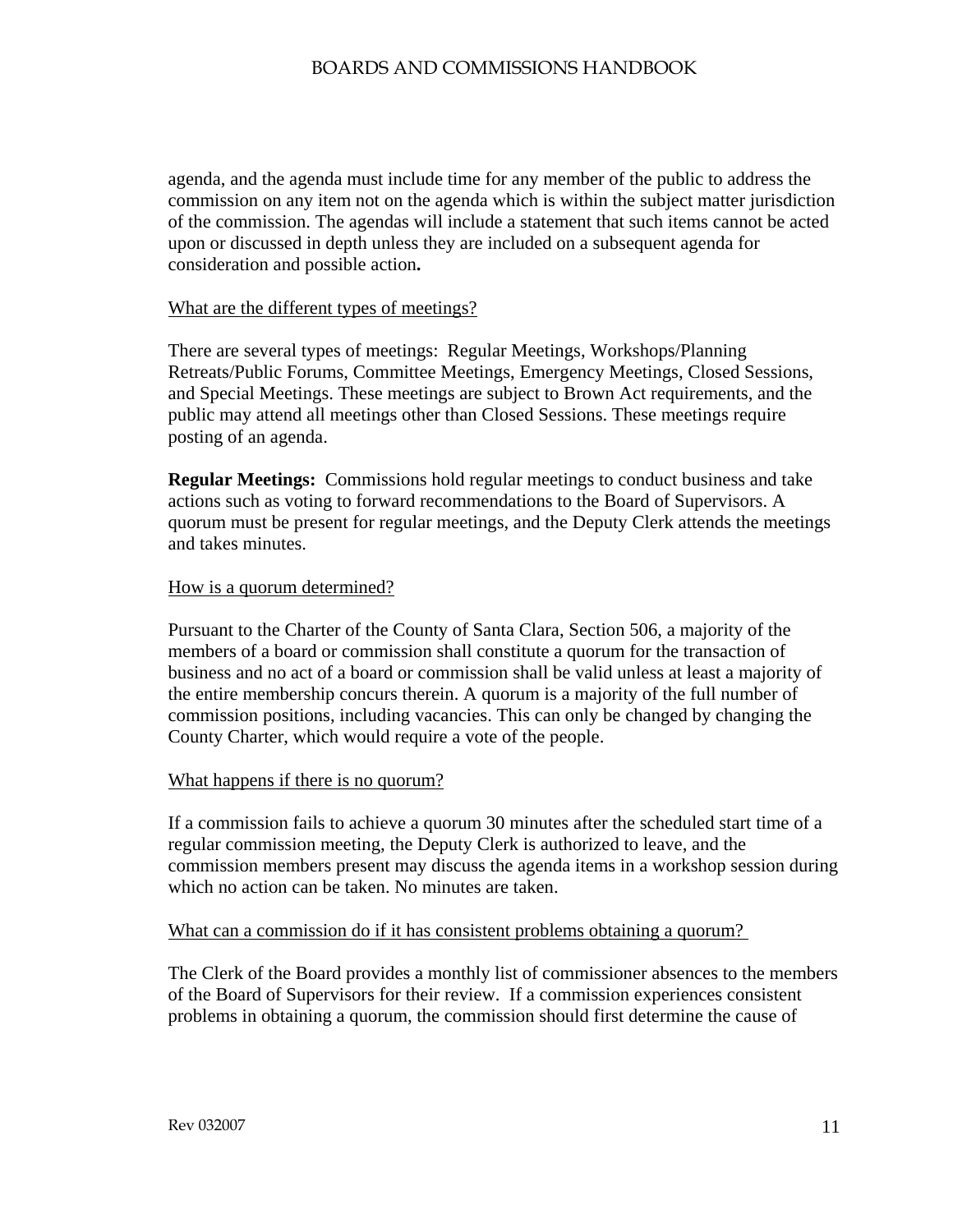failure to obtain a quorum. The commission needs to determine if these absences are for good cause and discuss the situation with the Deputy Clerk.

The Office of the Clerk of the Board will contact the appointing Supervisor and ask the Supervisor to talk with the absentee member if it is felt this would be helpful. If there are inactive members who have three (3) or more consecutive absences which are not "for good cause," the commission may decide to forward a letter to the inactive member alerting him/her that the commission may vote to request that the Board of Supervisors vacate the position, and the commission should give the inactive member an opportunity to respond by a certain date.

Sometimes the absent commissioner has decided to leave the commission but just hasn't sent the required letter of resignation. The Deputy Clerk can prepare a form resignation letter and send it to the inactive member with a request that he/she sign and send it back to the Deputy Clerk, who will forward the letter to the appointing Board member. In addition, the Clerk's office will include the resignation on an agenda of the Board of Supervisors for acceptance.

**Workshops/Planning Retreats/Public Forums:** Workshops are meetings that do not require the presence of a quorum of the membership, and no actions can be taken at workshop sessions. The Deputy Clerk does not attend or prepare minutes of the workshops. Typically, workshops involve less formal discussions regarding commission matters. Chairpersons note who attends the workshops and provides the information to the Deputy Clerk on a form provided by the Deputy Clerk. The form also includes verification that no action was taken.

Planning retreats are opportunities for commissions to meet in planning sessions to develop their annual work plans, review by-laws, and focus on commission issues. Commissions work in coordination with the Office of the Clerk of the Board to schedule retreats.

A public forum is a session to which the public is specifically invited to participate in the discussion of an issue which falls under the commission's jurisdiction and which will affect the community directly. Forums are a method of gathering information, clarifying issues, and providing the public with an opportunity to express their views and concerns prior to an action on the part of the commission.

**Committee Meetings:** Standing committees are subcommittees of a commission, which must be composed of less than a quorum of the entire commission membership. The committees must be specifically designated in the commission by-laws, which require approval by the Board of Supervisors.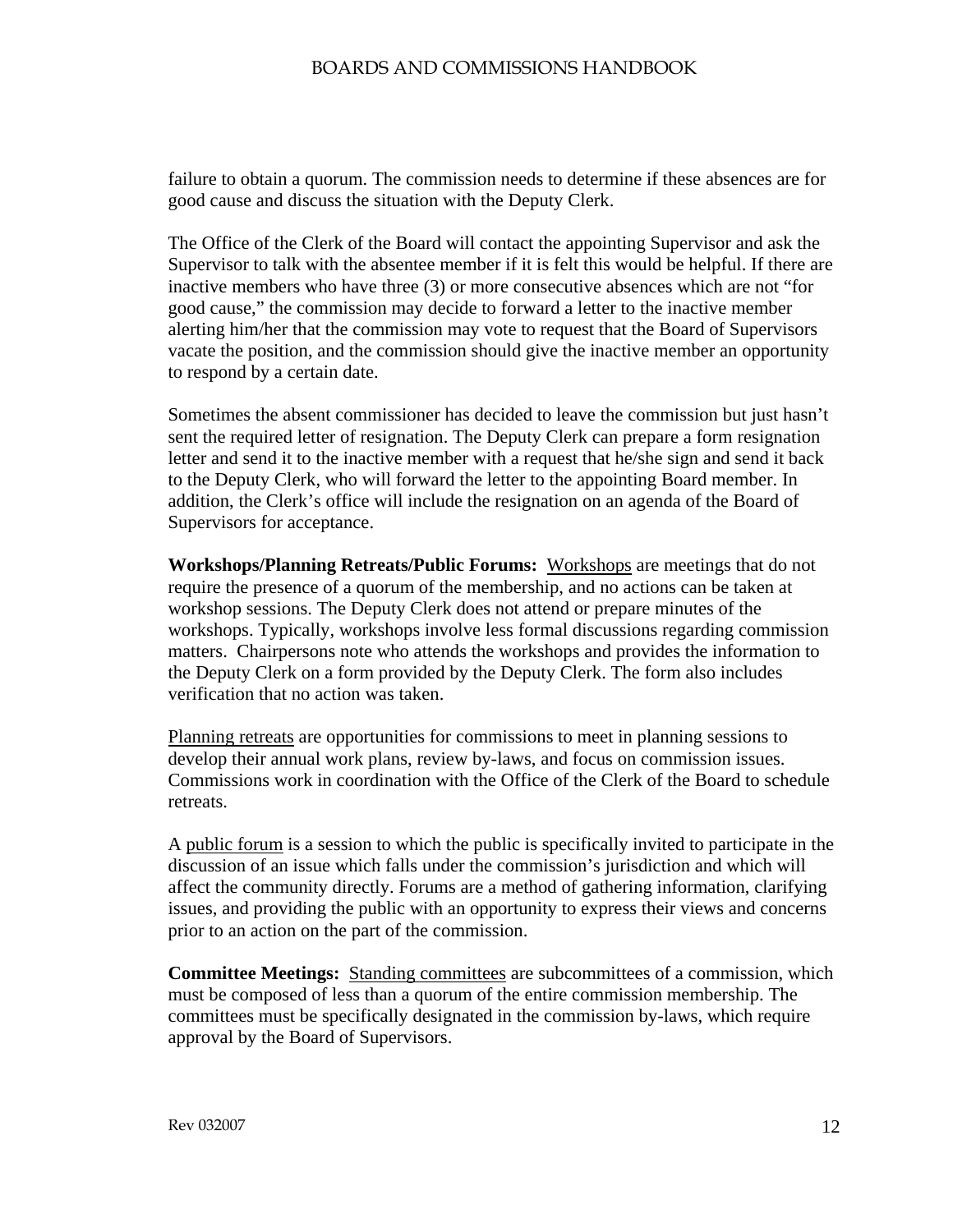The commission Chairperson appoints members to serve on the committees. Commission members who do not serve on the committees may attend the meetings; however, they do not vote on any items. The agendas should reflect that a quorum of the commission may be in attendance; however, no commission actions will be taken. The Deputy Clerk typically does not prepare committee agendas and does not attend the meetings or take minutes. Committees report their recommendations to the full commission for consideration.

Ad hoc committees are established by the commission Chairperson for a limited purpose and time. The Chairperson appoints members to serve on ad hoc committees, as the need arises, to carry out a specific task. Ad hoc committees are composed of less than a quorum of the commission.

Ad hoc committees are not subject to Brown Act requirements. The Deputy Clerk does not prepare or post agendas and does not attend the meetings or take minutes. An ad hoc committee ceases to exist when its specific task is completed and a final report is provided to the commission for consideration.

**Emergency Meetings:** The Brown Act defines an emergency as a crippling activity, work stoppage or other activity which severely impairs public health, safety or both. With only a very few limited exceptions, it is unlikely that commissions would hold any emergency meetings.

**Closed Sessions:** Most commissions do not meet the qualifications to hold closed sessions, because they do not hire or discipline personnel, negotiate for purchase/lease/exchange of real estate, and are not subject to litigation.

**Special Meetings:** The Chairperson or a majority of the commission may call a special meeting, which requires coordination with the Office of the Clerk of the Board regarding availability of staff and a meeting room. The Deputy Clerk must post the agenda of a special meeting at the County Government Center at least 24 hours prior to the meeting and notify the media that have requested notification. The Deputy Clerk attends the meeting and prepares minutes.

# **LOCATION OF MEETINGS**

Where are the meetings held?

Board of Supervisors Policy 3.2 requires that all commissions conduct their meetings at the County Government Center. This policy is established to facilitate recording of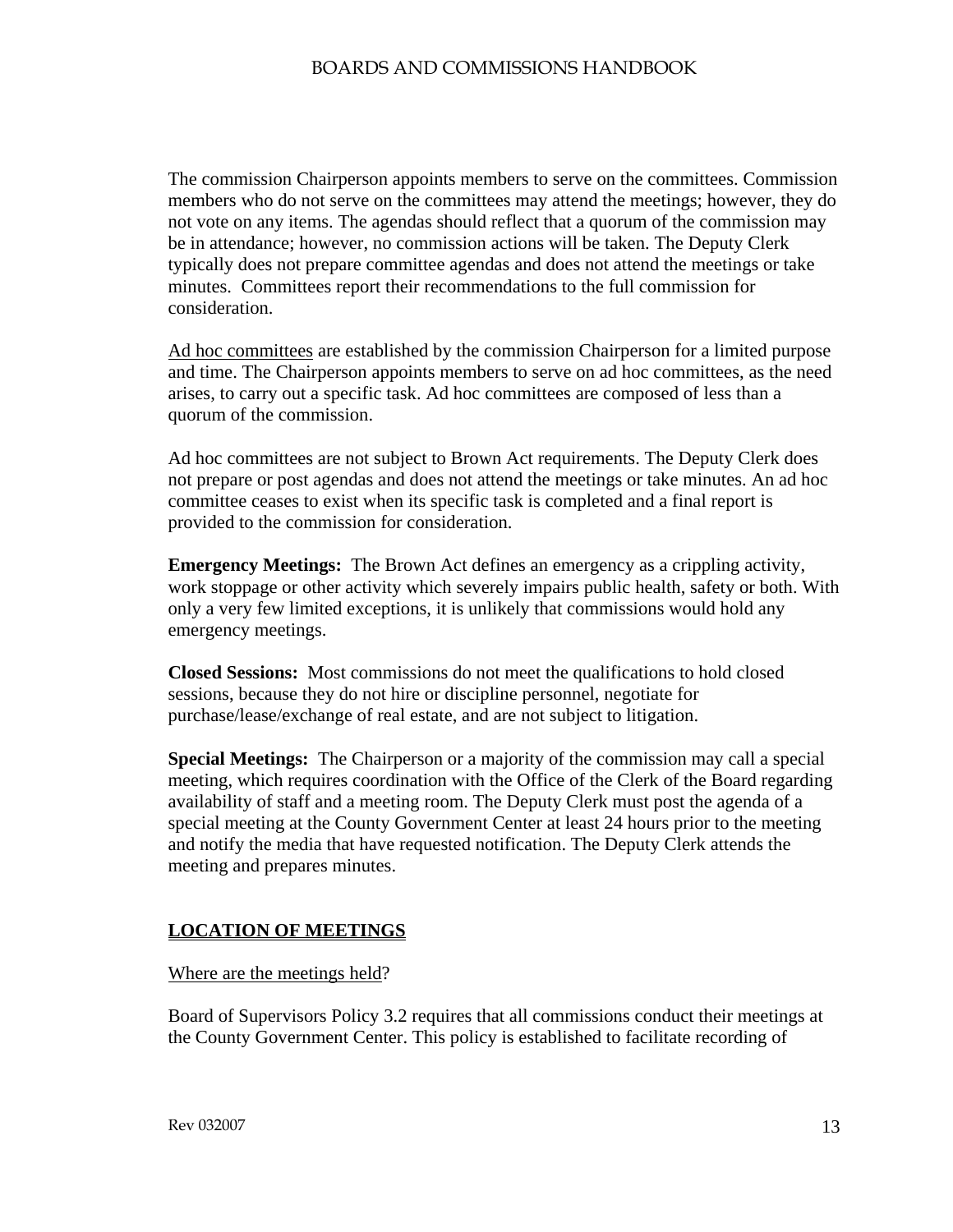meetings, alleviate travel by County support staff, and provide public accessibility at an established and public meeting site.

Pursuant to Government Code Section 54961, a legislative body may not conduct any meeting or function in any facility where racial or other discrimination is practiced, or which is inaccessible to disabled persons, or where members of the public must pay to attend the meeting.

# **CONDUCTING BUSINESS**

### How is business conducted at commission meetings?

All meetings are conducted in accordance with Robert's Rules of Order to enable the commission to determine the will of the commissioners in a fair and equitable manner.

The meetings are called to order by the Chairperson or Vice-Chairperson in the absence of the Chairperson. If neither is in attendance, the commission selects a Chairperson Pro Tempore to conduct the meeting. The Deputy Clerk calls the roll to determine the presence of a quorum*,* and the Chairperson announces the agenda items for discussion/action.

Pursuant to the Brown Act, members of the public have a right to comment on any agenda item. The Chairperson establishes the amount of time public speakers are authorized to speak on each item, and the Chairperson calls on/recognizes speakers. Speakers are to fill out Request to Speak forms, to be submitted to the Clerk, who will provide the forms to the Chairperson to call on speakers in order.

The public must be allowed the opportunity to speak, and the Brown Act indicates that anyone can address the legislative body without identifying themselves. Every speaker should be granted the same amount of time.

The Brown Act also states that documents being considered by members of the commission during meetings must be made available for review by the public without delay. This applies to documents distributed prior to the meeting and any documents distributed at the meeting. (Note: It is expected that documents be made available prior to meeting, but occasionally members of the public bring documents directly to the meeting and everyone in attendance has the right to review the documents that are distributed.)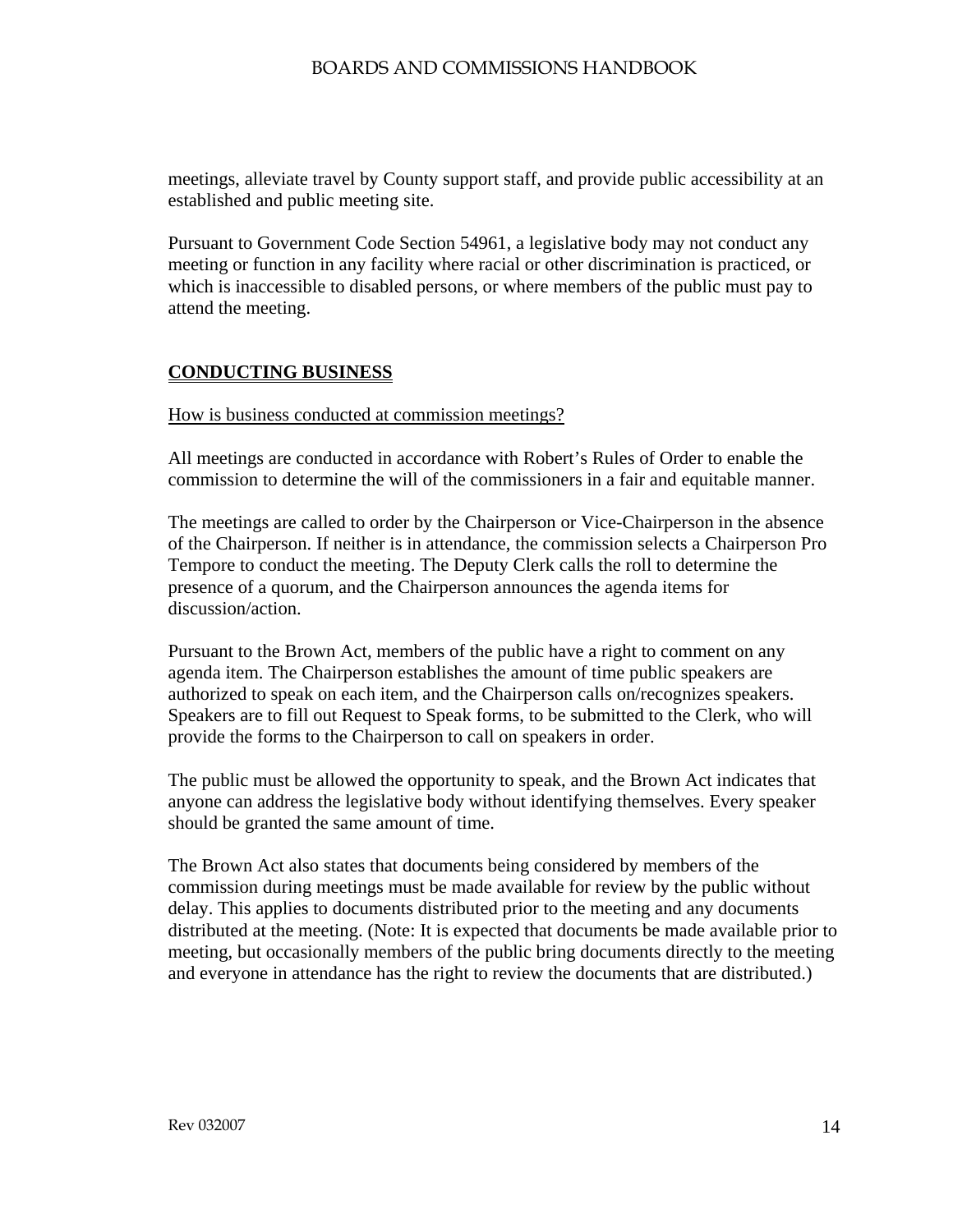The Chairperson may call for an agenda item out of the regular agenda order. Several things may happen with regard to each item on the agenda by direction of the Chairperson or by a vote of the commission:

What kinds of actions can be taken on an agenda item?

- The item can be deleted from the agenda
- The commission may discuss the matter without taking any action
- The commission can hold the matter to a future meeting
- The commission can refer the matter to staff or a subcommittee for consideration and a report back to the commission
- The commission can vote in support of a motion or in opposition to the motion on the matter

#### Why do we follow Parliamentary Procedure?

The application of Parliamentary Procedure is the best method to enable commissions to determine the will of the commission. The Procedures help create a balance between the right of persons in the minority on specific issues to be heard with the right of persons holding the majority position to prevail.

#### How does the commission take action on an issue?

Generally after discussion is heard, the Chairperson may request a motion. When a motion is made and seconded, the Chairperson should restate the motion before a vote is taken or may request the maker of the motion to restate the motion for clarity*.* (*See also "Role of Chairperson and Vice-Chairperson")* If unclear, any member of the commission may request that the motion be restated. Once the Chairperson determines that commissioners are ready to take action, members should verbally state their vote. A motion passes only when a quorum of the membership votes in support of the motion. Members must abstain from voting if they have a conflict of interest.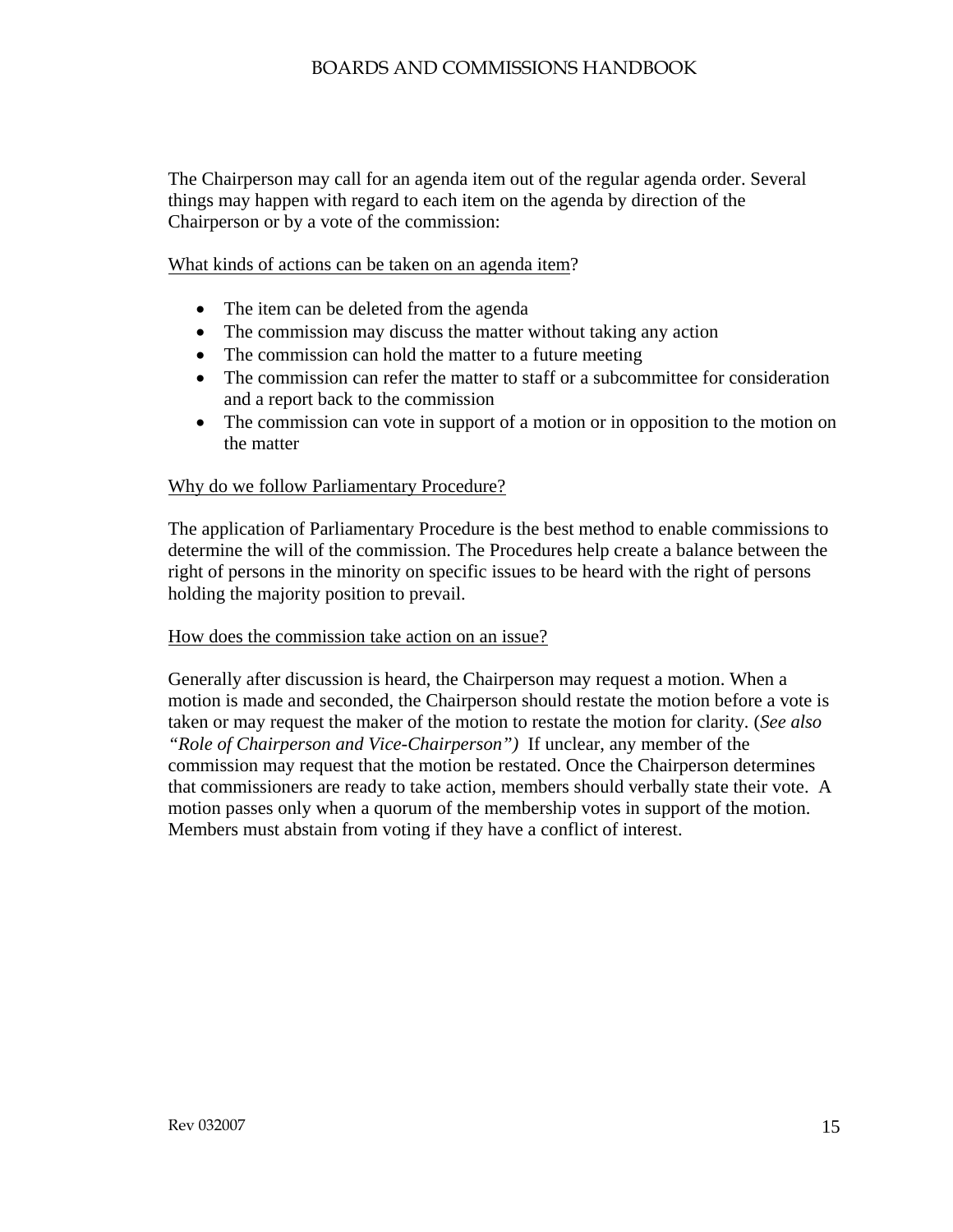# **III. MISCELLANEOUS**

# **FILLING A VACANCY**

#### What is the process for filling vacancies?

It is the policy of the Board of Supervisors to give public notice of vacancies on commissions for a period of 35 days so that interested persons may apply for nomination. A listing of vacant or expired positions which are available is included on each agenda of the Board of Supervisors regular meetings. This list is arranged by supervisorial district according to the Supervisor who will make the nomination. Also included is information relating to the necessary requirements for the position, the length of the term and the expiration date of the term. In general, no commissioner may fill more than three (3) consecutive terms in addition to any portion of an unexpired term which he/she may have served unless stipulated in other legislation.

The Board of Supervisors makes appointments to vacant positions for either rotating (moves from District to District) or allocated (remains with same District) positions. Appointments must be made by the full Board in an open meeting.

#### Who makes the appointments?

Board members make appointment to positions which are rotating or allocated to their Districts. The appointments are listed on the Board agendas and are approved by the Board during their meetings.

#### How are qualified candidates identified?

Qualified candidates come from many sources. Commissioners should invite individuals who are interested in the commission subject matter to submit applications for appointment to the commission. Active recruitment efforts are always occurring, as well. Copies of applications submitted to the Office of the Clerk of the Board are distributed to the members of the Board of Supervisors.

#### What are the recruitment efforts to solicit potential commissioners?

Potential commissioners are solicited from a variety of resources. Commissions are encouraged to forward applications from qualified applicants to the Office of the Clerk of the Board for distribution to the members of the Board of Supervisors. Other options for advertising commission vacancies and recruitment efforts are: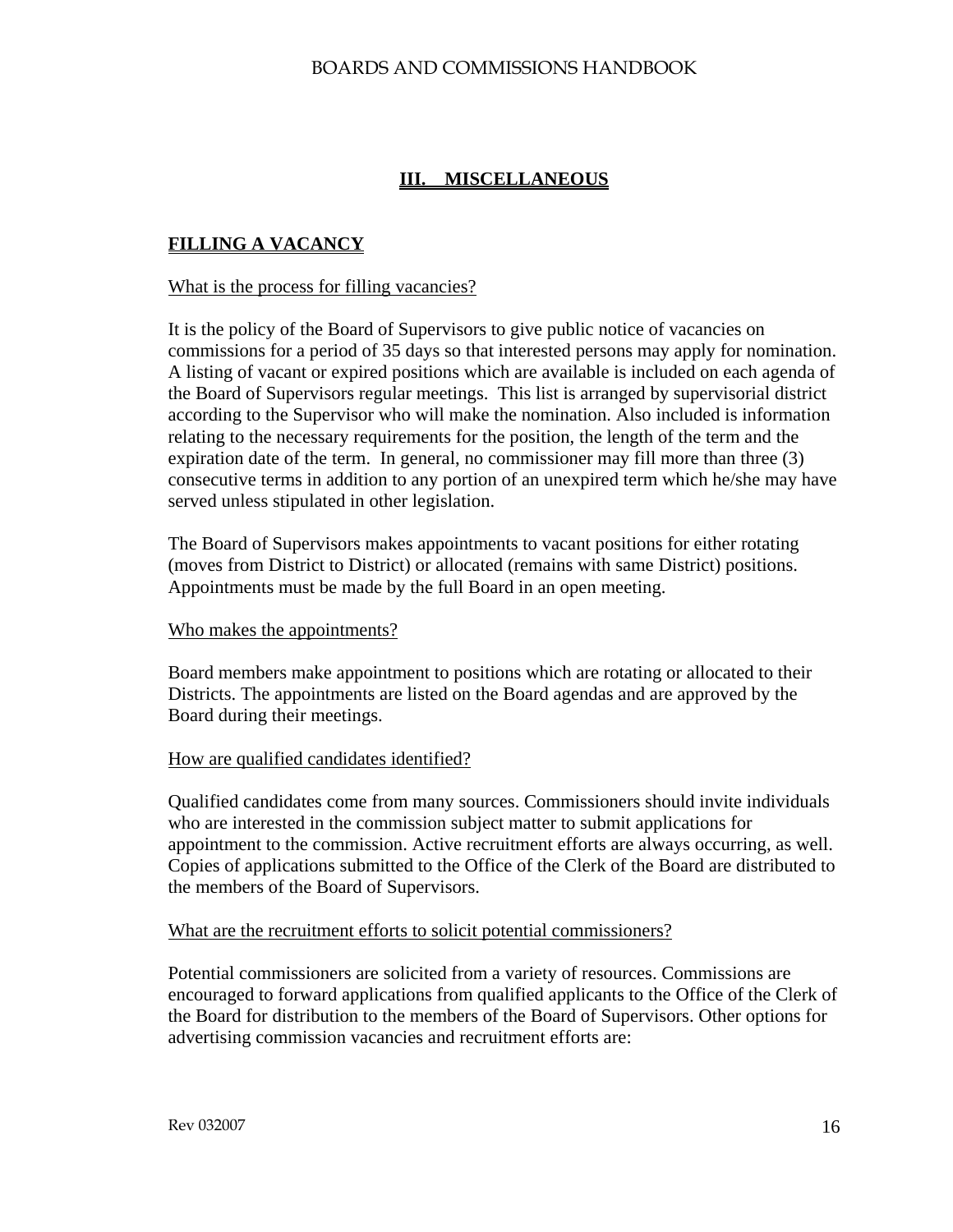- **Include on agenda**
- **Include in neighborhood association newsletters/emails**
- Include on website
- Solicit applications from interested individuals at community events and through County websites
- In partnership with the commissions, the public, and the Board of Supervisors
- Commissions may recruit and forward names to the Board of Supervisors
- Blank applications available at meetings and on website ([www.sccgov.org](http://www.sccgov.org/))
- All applications received are provided to each Board office

# **FINANCES AND COMPENSATION**

### May I be reimbursed for expenses?

Commissioners authorized to travel on commission business are eligible for reimbursement of expenses incurred while conducting commission business. No claims for reimbursement shall be submitted for payment without the approval of a majority of the members of the commission.

The Clerk of the Board has a limited budget for commission travel, and expenditure requests should be considered carefully. After a majority vote, the Deputy Clerk prepares a transmittal to the Board of Supervisors requesting allocation of funding. If approved by the Board, the Deputy Clerk will assist members in submitting claims for reimbursement. Receipts are required for reimbursement, and the County Finance Agency requires that receipts for meals must be itemized to specify what was purchased, and taxi cab receipts must indicate the pick-up and drop-off locations.

### Can mileage be reimbursed?

A commissioner who is authorized to travel to conferences and seminars relating to the work of the commission can be reimbursed at the current rate (determined each year and printed on the travel reimbursement forms). Mileage claim forms are provided by the Deputy Clerk. Reimbursement is not available for travel from home to commission meetings.

### Can childcare be reimbursed?

Childcare expenses incurred when a commissioner conducts official County business will be reimbursed. This amount cannot exceed \$2 per hour. Reimbursement should be requested through the Deputy Clerk. Receipts are required for reimbursement.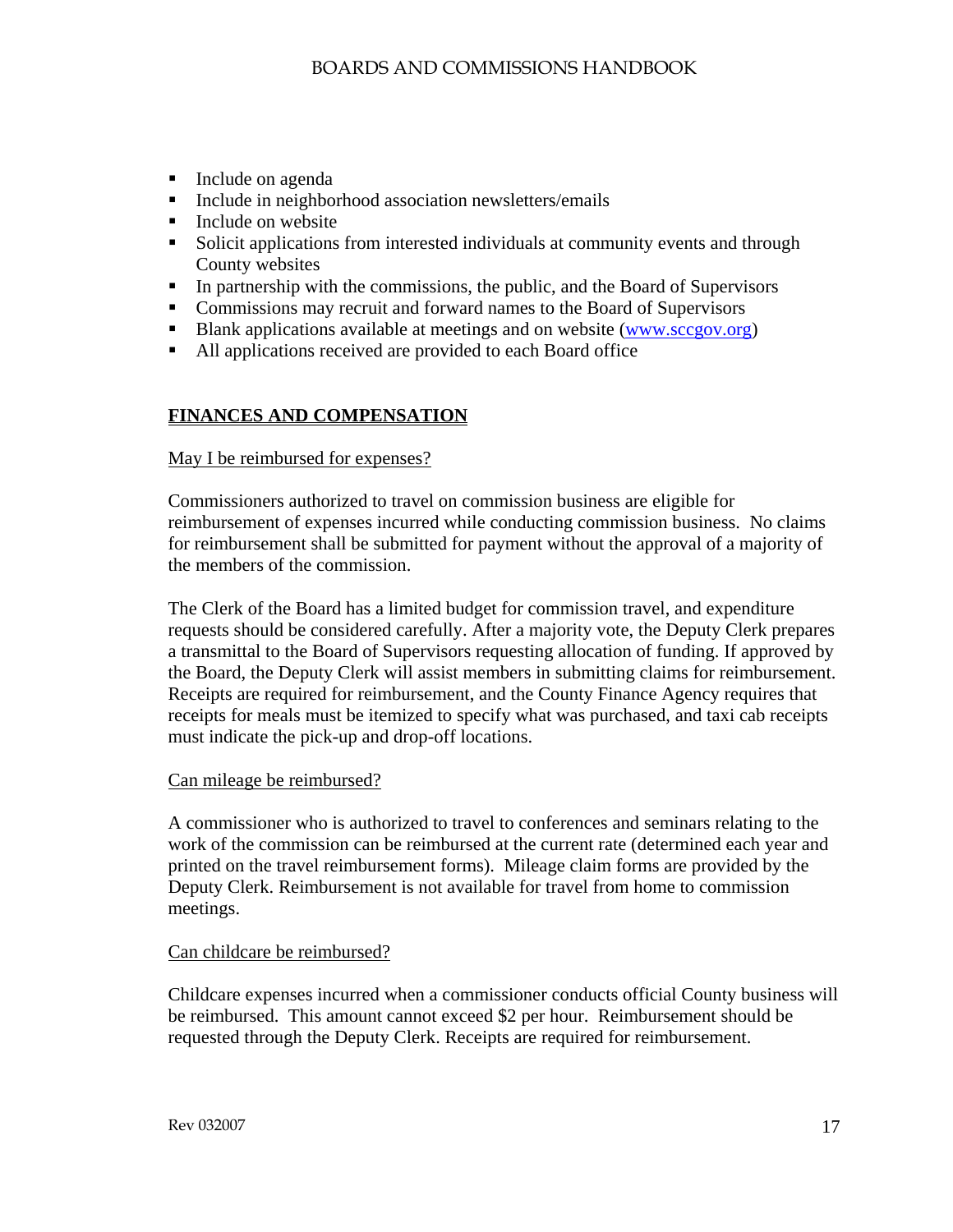### Does the County provide business cards?

Due to budget restrictions, the Office of the Clerk of the Board is unable to purchase business cards for members of commissions. However, members can order business cards utilizing a form available from the Deputy Clerk and arrange to pay for the cards directly to the vendor who is authorized to print County business cards. Business cards must be printed on one side only and contain only information concerning the commission, not personal business information.

# **PARKING PERMITS**

### How do commissioners obtain permits to park in the County parking lot?

When the Board of Supervisors appoints a member to serve on an advisory board or commission, the Office of the Clerk of the Board mails an application for an "A" parking permit to allow parking in the lot across the street from the County Administration Building at 70 W. Hedding Street, San Jose. Applications for "A" permit parking are not distributed to County employees who already have "C" permits to park in the lot due to the limited number of "A" parking spaces available.

### Where can commissioners park in the County parking lot?

"A" permit holders can park in any "A" or "C" parking space and must refrain from parking in "E" spaces or spaces reserved for County fleet vehicles between 8:00 a.m. and 5:00 p.m. on weekdays. In addition, commissioners cannot park in reserved spaces adjacent to the County Administration Building.

# **ANNUAL EVENTS/ACTIVITES**

### What are some annual events/activities relating to Commissions?

Various commissions are involved in events which take place annually such as annual requests that the Board of Supervisors proclaim a month in recognition of some subject (for example, "Employment of Persons with Disabilities" etc.).

Commissions prepare and submit annual work plans for approval by the Board of Supervisors. Commissions also elect Chairpersons and Vice-Chairpersons as soon as feasible after July 1 of each year pursuant to the County Charter.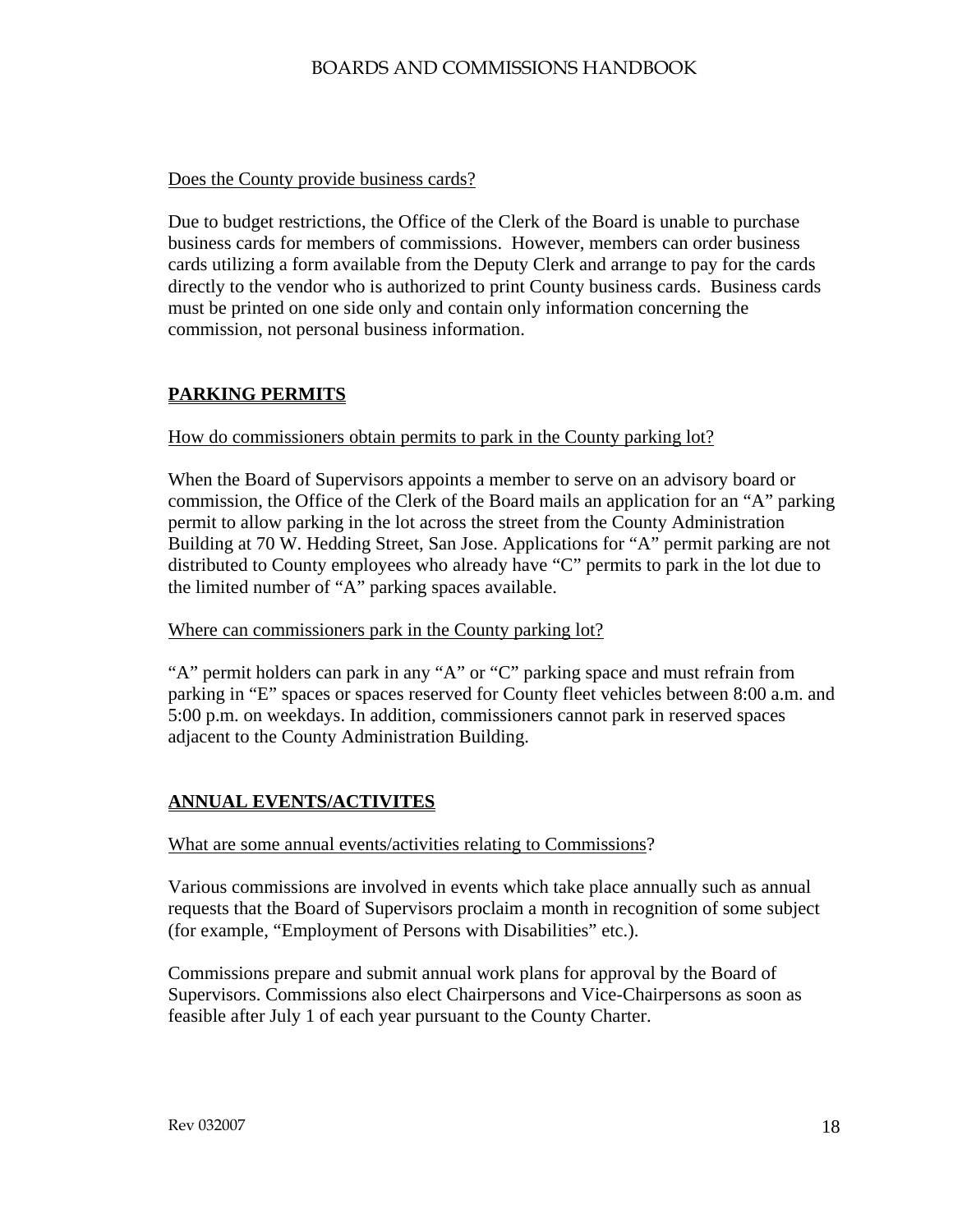The Board of Supervisors adopts "Legislative Policies and Priorities" each year and seeks input from the commission in the Fall regarding issues to be included in the document.

In addition, the Chairperson of the Board of Supervisors holds a recognition reception in the Fall for members of the commissions.

# **COMMISSION BROCHURES**

### Do the commissions develop informational brochures?

Pursuant to Board of Supervisors' Policy 3.41, commissions may develop or produce informational and educational materials for distribution in hard copy or for inclusion on the County website relating to their roles, responsibilities and meeting information. Material and information shall be in compliance with enabling legislation, State statutes and local Ordinance Codes, the Boards and Commissions Handbook, County Board and Administrative policies and Board direction.

Informational and educational information may be distributed in the form of hand-outs brochures, fact sheets, and any other pamphlet or booklet as well as on the County website as long as the distribution is cost-sensitive and complies with Board policy.

# **COMMISSION WEBPAGES**

What information is available on the Internet regarding the advisory boards and commissions?

The website of the Office of the Clerk of the Board includes links to webpages for each of the commissions. The information includes a roster of members, a schedule of meetings, a description of the purpose of the commission, and agendas and minutes of commission meetings. The pages will be updated on a monthly basis and can include information on commission-sponsored events.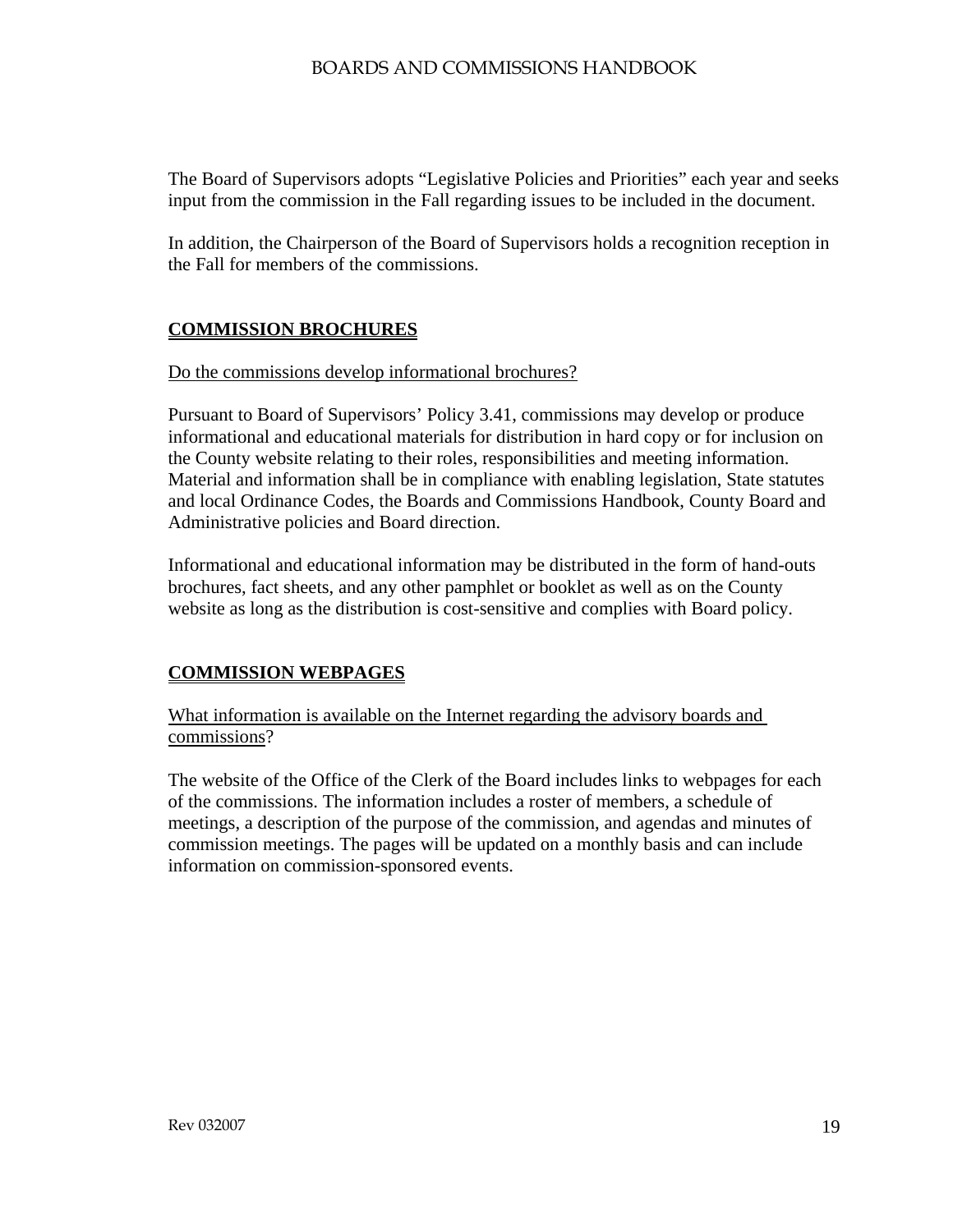# **IV. APPENDIX**

# **ANNUAL BOARDS AND COMMISSIONS WORK PLAN TEMPLATE AND INSTRUCTIONS**

### **Instructions for Completion of Annual Boards & Commissions Work Plans and Prior Year Accomplishments**

A committee comprised of Board Policy Aides and the Office of the Clerk of the Board have developed a standard template for use by Boards and Commissions in completing their annual work plans. A significant change is that work plans will be based on a fiscal year rather than a calendar year. The new work plans are to be completed by each Board and Commission and approved at a regular Board or Commission meeting no later than April 1 of each year. The Clerk's Office will then transmit the work plans to the appropriate Board Committee for review in May of each year and to the Board of Supervisors for approval in June.

Please use the following instructions when completing the work plans:

### **Cover Sheet (Page 1)**

This area should include the name of the Board or Commission, the timeframe covered by the work plan (i.e. Fiscal Year 2007 July 1, 2006 – June 30, 2007) members' names, chair's name, and vacancies as of April 1. Do not put commissioner addresses or phone numbers on the work plan. The Board offices have access to that information if necessary. This page will need to be updated each year.

### **Mission Statement: (Page 2)**

This area of the work plan should clearly state the mission of the Board or Commission. This information may be extracted from the enabling legislation (i.e. Ordinance, Board action, Resolution) that formed the Board or Commission or may be a purpose statement approved by the Board or Commission and derived from the enabling legislation. This section may also contain the roles and responsibilities of the Board or Commission. This page may not need to be updated each year.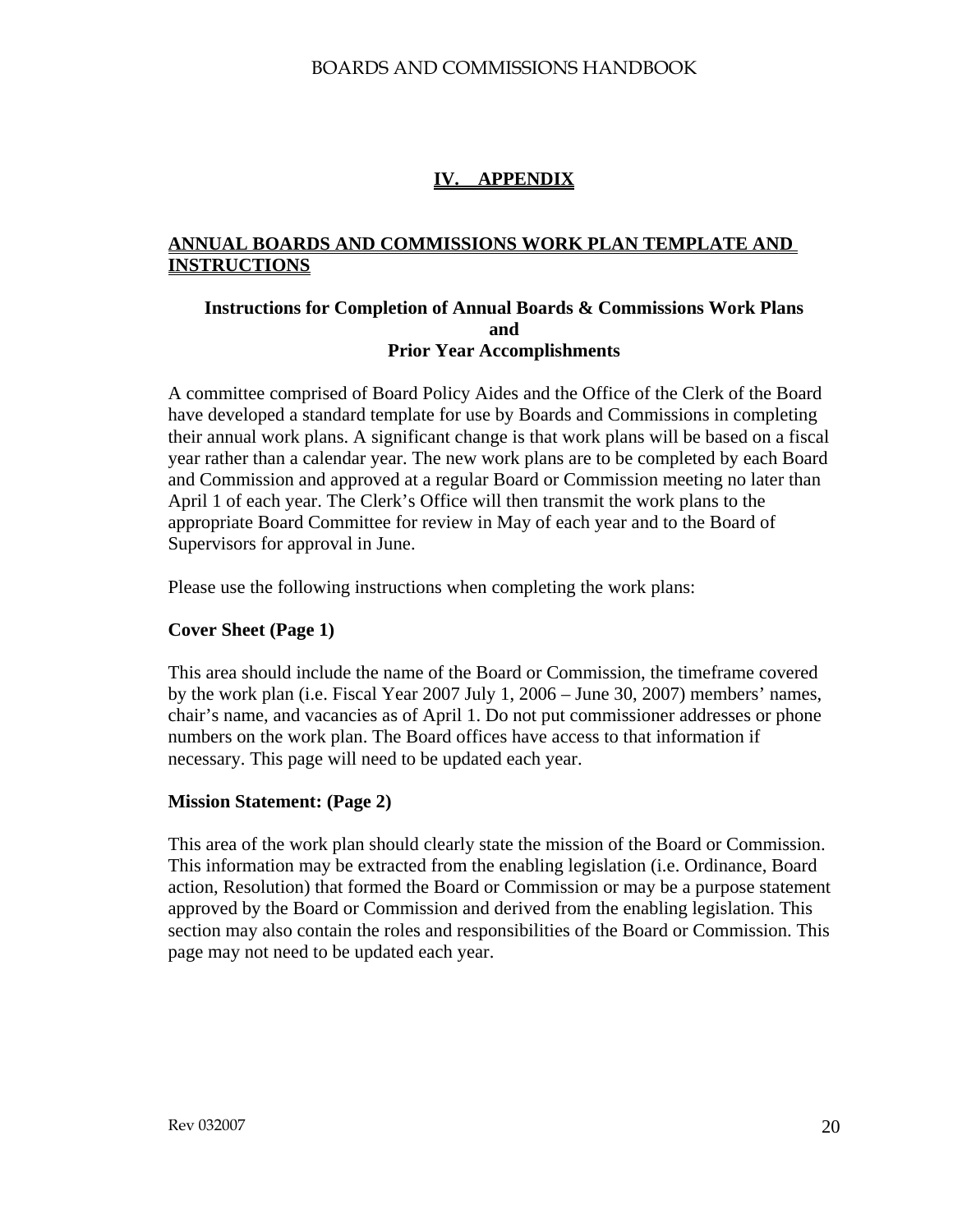# **Historical Background: (Page 2)**

This area should provide the reader with some historical information about the Board or Commission (i.e. when it was formed, issues of focus in years' past, significant outcomes of work by the Board or Commission. NOTE: Accomplishments from the previous year should not be discussed here – there is another area on the work plan where this is done. This page may not need to be updated each year.

### **Fiscal Year Work Plan: (Page 3)**

This area should provide the goals/objectives (no more than 5) of the work plan, the activities planned to accomplish the goals, the priority ranking of each goal and the timeline anticipated to accomplish the goal. This page will need to be updated each year.

### **Prior Year Accomplishments: (Page 4)**

This area should address the prior year work plan accomplishments including the goal/objective, activities that supported the successful completion of the goal and the status of the goal. The status column should inform the reader whether the goal was a) completed, b) not started and why, c) in process and expected completion date, or d) eliminated and why. This page will need to be updated each year.

### **Ongoing Projects: (Page 5)**

This area provides the Board or Commission with an opportunity to inform the reader of ongoing projects that the Board or Commission is continuing to work on. This page may not need to be updated each year.

# **RULES OF THE BOARD CHAPTER 8, SECTION 42**

Section 42 - Advisory Organizations. The Board of Supervisors shall have four different kinds of advisory organizations as described below. The three kinds of organizations set forth in (a), (b) and (c) shall be ongoing and the fourth type, Task Forces, shall be temporary, designed to cover a single subject for a defined period of time. These are:

(a) Board of Supervisors' Joint Conference Committees (JCC) shall be created by minute action as a result of a formerly agendized proposal and shall consist of no more than two members of the Board of Supervisors of which one shall be the Chair of the JCC and the other the JCC Vice Chair, assisted by the leading County administrators associated with the assigned subject matter. Minutes shall be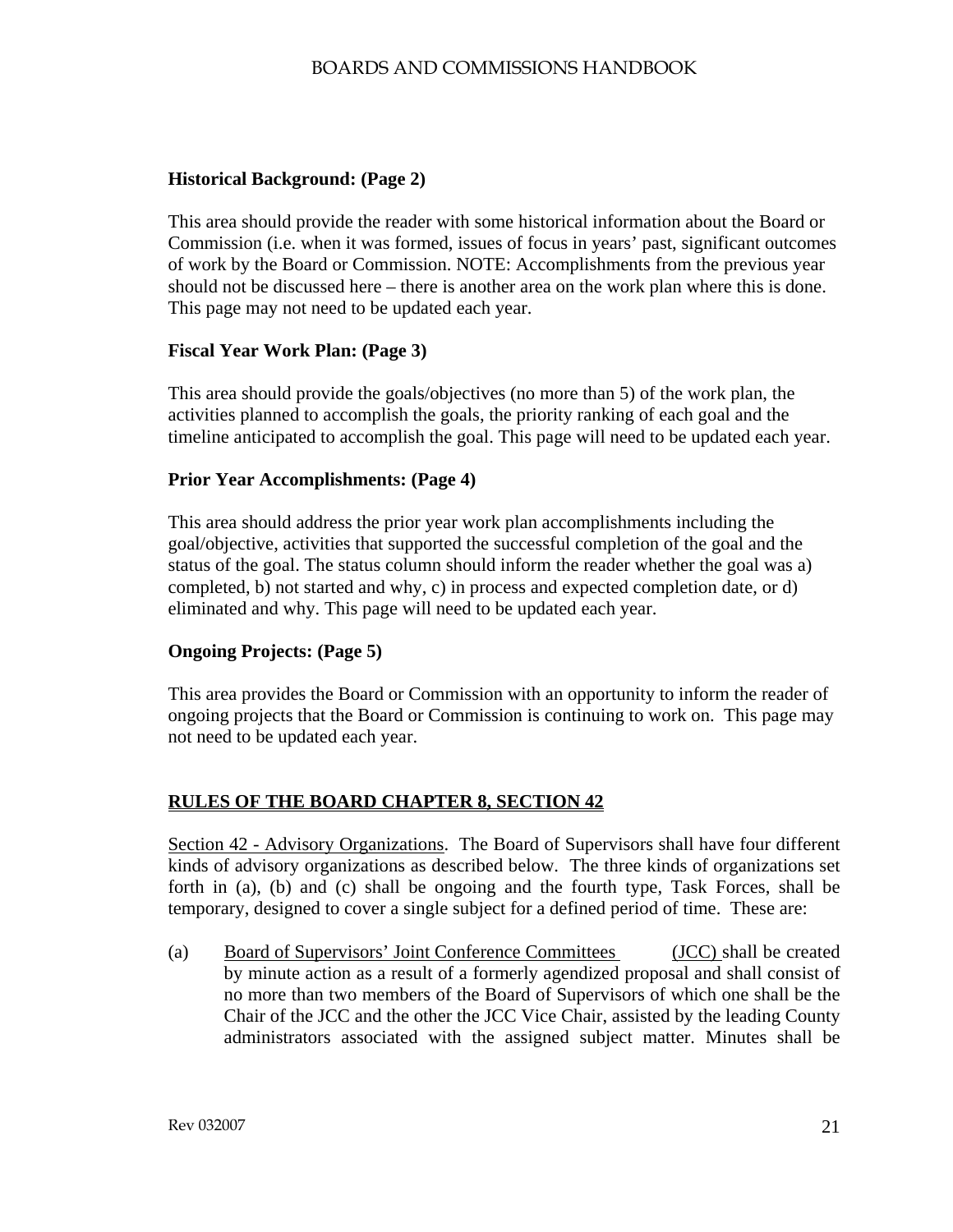maintained and the meeting noticed by the County agency most permanently involved with the assigned subject matter.

- (b) County Boards and Commissions shall be created as a result of a formal ordinance adopted by the Board with proper notice. The members of these organizations are sworn state officials subject to the appropriate conflict of interest codes. Formal minutes shall be maintained by the Clerk of the Board and all meetings shall be noticed, conducted in the County Building, and open to the public.
- (c) Community Councils shall be created by minute action in response to an agendized proposal. These organizations are typically formed to represent unincorporated pockets and are primarily advisory to the Supervisor representing the area from which the Council is selected. Meetings shall be formally noticed, minutes maintained, and the meetings shall be open to the public. Examples of these organizations are the Burbank and Cambrian Community Councils.
- (d) Task Forces may be created by the Board of Supervisors as a result of minute action presented pursuant to an agendized proposal. The unique aspect of this type of advisory body is that it is for a specific, limited subject and for a defined period of time not to exceed two years.

When any Board member, or member of the administration, wants to create any of the four types of advisory organizations, a transmittal should be developed which should include a formal resolution in the case of items (a), (c) and (d), or an ordinance in the case of (b), above. The draft of the resolution or ordinance should be reviewed and approved by County Counsel as to form and legality before being agendized. The resolution or ordinance should include specifics regarding the subject to be advised upon; specific departments or outside organizations to be called upon for support or otherwise involved; the number, term and specific qualifications of appointees; the deadline for submitting reports, if any; financial requirements and staffing; and the required termination date of the organization, if appropriate.

Any request for advice should be assigned to current existing advisory organizations whenever possible. When a unique subject requires the creation of a new advisory organization, one of the four types of structures listed above must be used. It should be stressed that each of these four types of organizations is advisory only to the

Board of Supervisors and cannot, without the Board's prior consent, communicate with any organization outside of County structure.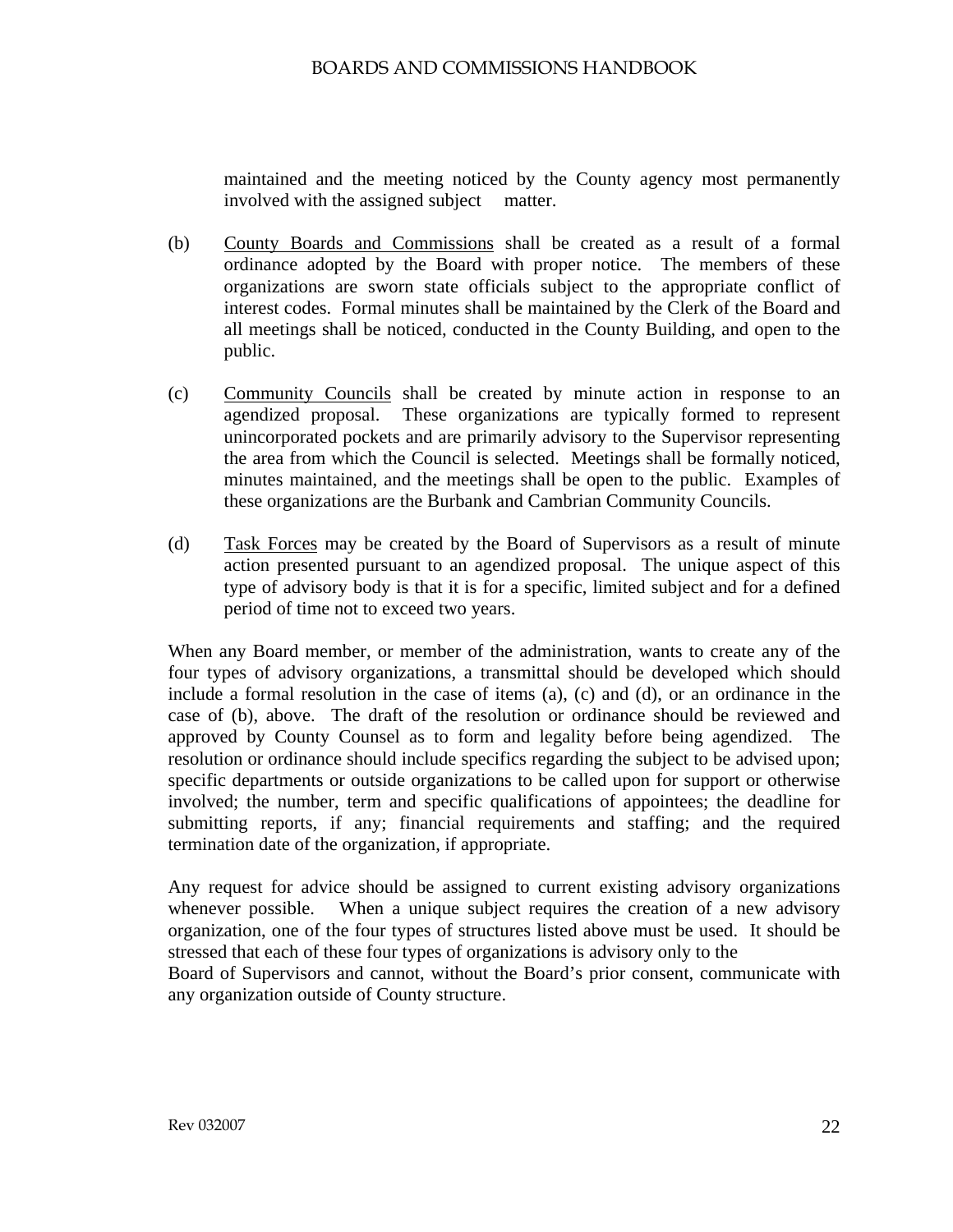### **CHARTER OF THE COUNTY OF SANTA CLARA SECTION 506**

**Section 506.** The Board of Supervisors may create by ordinance such advisory boards or commissions as in its judgment are required and may grant to them such powers and duties as are consistent with this Charter.

The ordinance shall provide for the number of members, the manner of appointment, the term of office, the number of terms a member may serve, meeting times, attendance requirements to retain office and the extent of subpoena authority. The ordinance may provide for the qualifications of members, the remuneration of members, and any other necessary provisions. When required by federal or state law, the ordinance may provide for the manner of appointment of officers and employees authorized to provide services to a board or commission.

Notice shall be given of vacancies on boards and commissions which shall also indicate the nominating and appointing Authority. Any person interested in an appointment shall file an application with the Board of Supervisors. Appointments shall be filled from such applications with appropriate regard for representation by all segments and elements of the county.

Members of boards and commissions shall be residents of the county. If any member ceases to be a resident of the county, or fails to maintain qualifications for the office, the office shall become vacant and the Board of Supervisors shall so declare. Members of boards and commissions appointed by the Board of Supervisors shall be subject to removal by the board for willful or corrupt misconduct in office.

The members first appointed to boards and commissions shall so classify themselves by lot that on each succeeding July 1 the term of one of their number shall expire. If the total number exceeds four, the classification by lot shall provide for the grouping of terms so that the term of at least one member shall expire on each succeeding July 1.

As soon as practicable, following the first day of July of every year, each board and commission shall organize by electing a chairperson and vice-chairperson to serve at the pleasure of such board or commission. Each board or commission shall hold regular meetings as are required by ordinance and such special meetings as it may require. Each board and commission shall adopt rules of procedure subject to approval by the Board of Supervisors. A majority of the members of a board or commission shall constitute a quorum for the transaction of business and no act of a board or commission shall be valid unless at least a majority of the entire membership concurs therein. All meetings shall be open to the public.